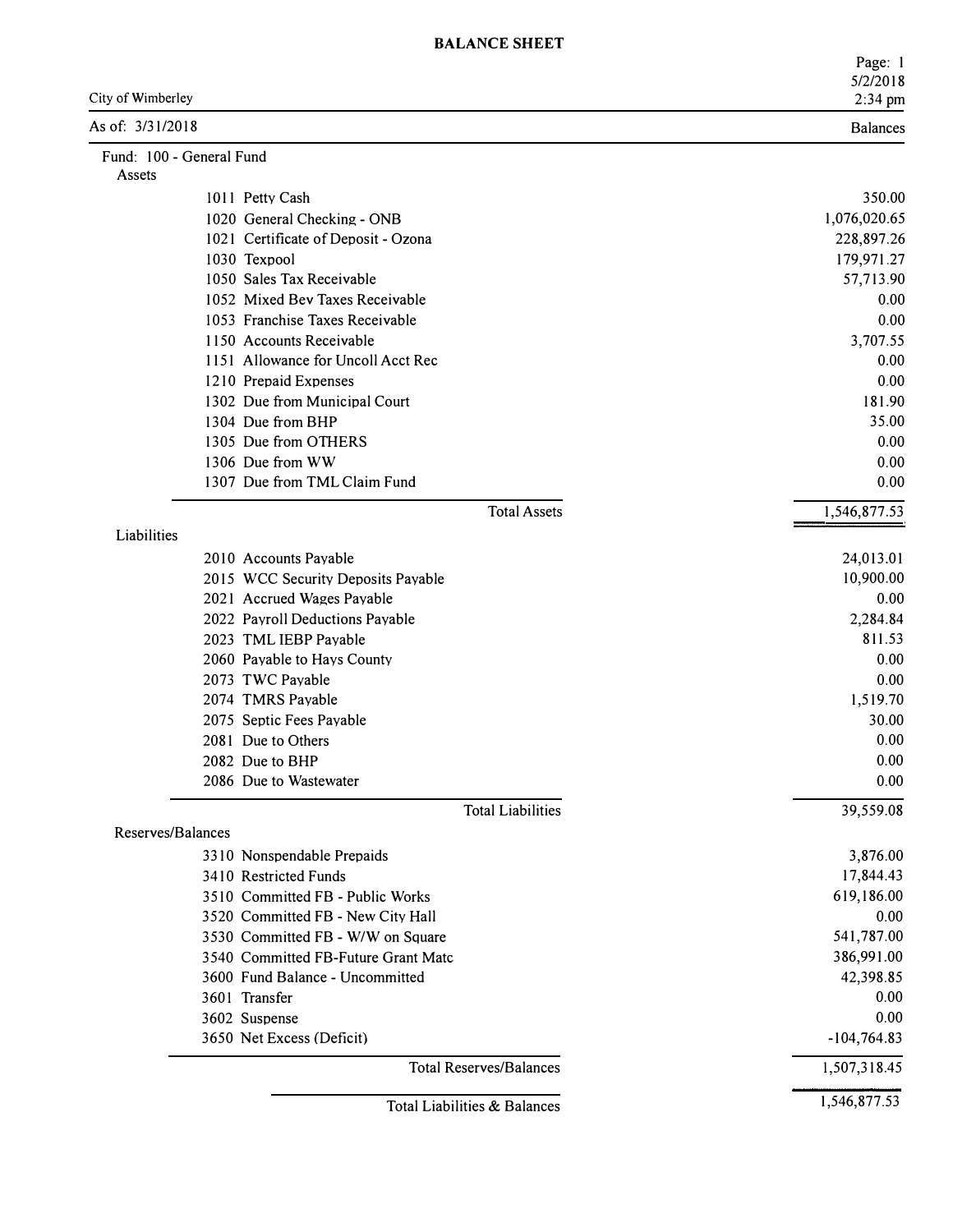|                   | Page: 1  |
|-------------------|----------|
|                   | 5/2/2018 |
| City of Wimberley | 2:38 pm  |

| CY MTD: 3/1/2018 to 3/31/2018 CY ATD: 10/1/2017 to 9/30/2018 |                                                       |            |               |           |
|--------------------------------------------------------------|-------------------------------------------------------|------------|---------------|-----------|
|                                                              | CY MTD Actual CY YTD Actual CY Amended Current Year % |            | Annual Budget | of Budget |
|                                                              |                                                       |            |               |           |
| Fund: 100 - General Fund                                     |                                                       |            |               |           |
| Revenues                                                     |                                                       |            |               |           |
| Dept: 15 ADMINISTRATION                                      |                                                       |            |               |           |
| 5120 General Sales & Use Tax                                 | 57,713.89                                             | 348,834.23 | 848,918.00    | 41.09     |
| 5131 Mixed Beverage Tax                                      | 0.00                                                  | 2,768.75   | 15,750.00     | 17.58     |
| 5132 Hotel Occupancy Tax                                     | 0.00                                                  | 0.00       | 0.00          | 0.00      |
| 5171 Franchise Tax                                           | 22,719.57                                             | 79,255.73  | 278,250.00    | 28.48     |
| 5211 Beer & Wine Permits                                     | 295.00                                                | 295.00     | 2,500.00      | 11.80     |
| 5212 Food Permits                                            | 725.00                                                | 9,325.00   | 12,000.00     | 77.71     |
| 5213 Septic Permits                                          | 2,900.00                                              | 8,450.00   | 12,000.00     | 70.42     |
| 5219 Sign Permits                                            | 85.00                                                 | 1,010.00   | 2,000.00      | 50.50     |
| 5221 Building Permits                                        | 1,049.19                                              | 10,206.56  | 26,500.00     | 38.52     |
| 5340 Grant Funds                                             | 0.00                                                  | 0.00       | 0.00          | 0.00      |
| 5410 CC Convenience Fees                                     | 6.91                                                  | 50.34      | 0.00          | 0.00      |
| 5411 Court Costs, Fees & Charges                             | 0.00                                                  | 0.00       | 5,000.00      | 0.00      |
| 5413 Zoning                                                  | 1,203.38                                              | 4,365.86   | 8,500.00      | 51.36     |
| 5414 Subdivision Fees                                        | 0.00                                                  | 1,415.00   | 5,000.00      | 28.30     |
| 5415 Copies, Maps, Misc.                                     | 0.00                                                  | 0.00       | 500.00        | 0.00      |
|                                                              |                                                       |            |               | 40.80     |
| 5416 Building Inspections                                    | 1,205.00                                              | 10,200.00  | 25,000.00     |           |
| 5417 Plan Reviews                                            | 3,210.00                                              | 8,215.00   | 17,500.00     | 46.94     |
| 5475 WCC Rental Fees                                         | 4,212.50                                              | 22,250.00  | 50,000.00     | 44.50     |
| 5611 Interest Revenues                                       | 300.16                                                | 1,506.76   | 1,000.00      | 150.68    |
| 5620 Parking Lot Lease                                       | 0.00                                                  | 0.00       | 1,200.00      | 0.00      |
| 5621 Short-Terrm Rental                                      | 0.00                                                  | 0.00       | 0.00          | 0.00      |
| 5630 Restroom Revenue                                        | 0.00                                                  | 0.00       | 0.00          | $0.00\,$  |
| 5701 Other/Misc Revenue                                      | 1,580.79                                              | 13,170.33  | 3,000.00      | 439.01    |
| 5799 Operating Transfer In                                   | 0.00                                                  | 0.00       | 0.00          | 0.00      |
| 5900 Designated Funds                                        | $0.00\,$                                              | 0.00       | 0.00          | 0.00      |
| 5901 FEMA Designated Funds                                   | 0.00                                                  | 0.00       | 0.00          | 0.00      |
| <b>ADMINISTRATION</b>                                        | 97,206.39                                             | 521,318.56 | 1,314,618.00  | 39.66     |
| Revenues                                                     | 97,206.39                                             | 521,318.56 | 1,314,618.00  | 39.66     |
| <b>Expenditures</b>                                          |                                                       |            |               |           |
| Dept: 15 ADMINISTRATION                                      |                                                       |            |               |           |
| 6110 Salaries & Wages- City Admin                            | 8,769.12                                              | 8,769.12   | 101,000.00    | 8.68      |
| 6120 Salaries & Wages-CitySecretary                          | 6,923.07                                              | 31,037.48  | 60,000.00     | 51.73     |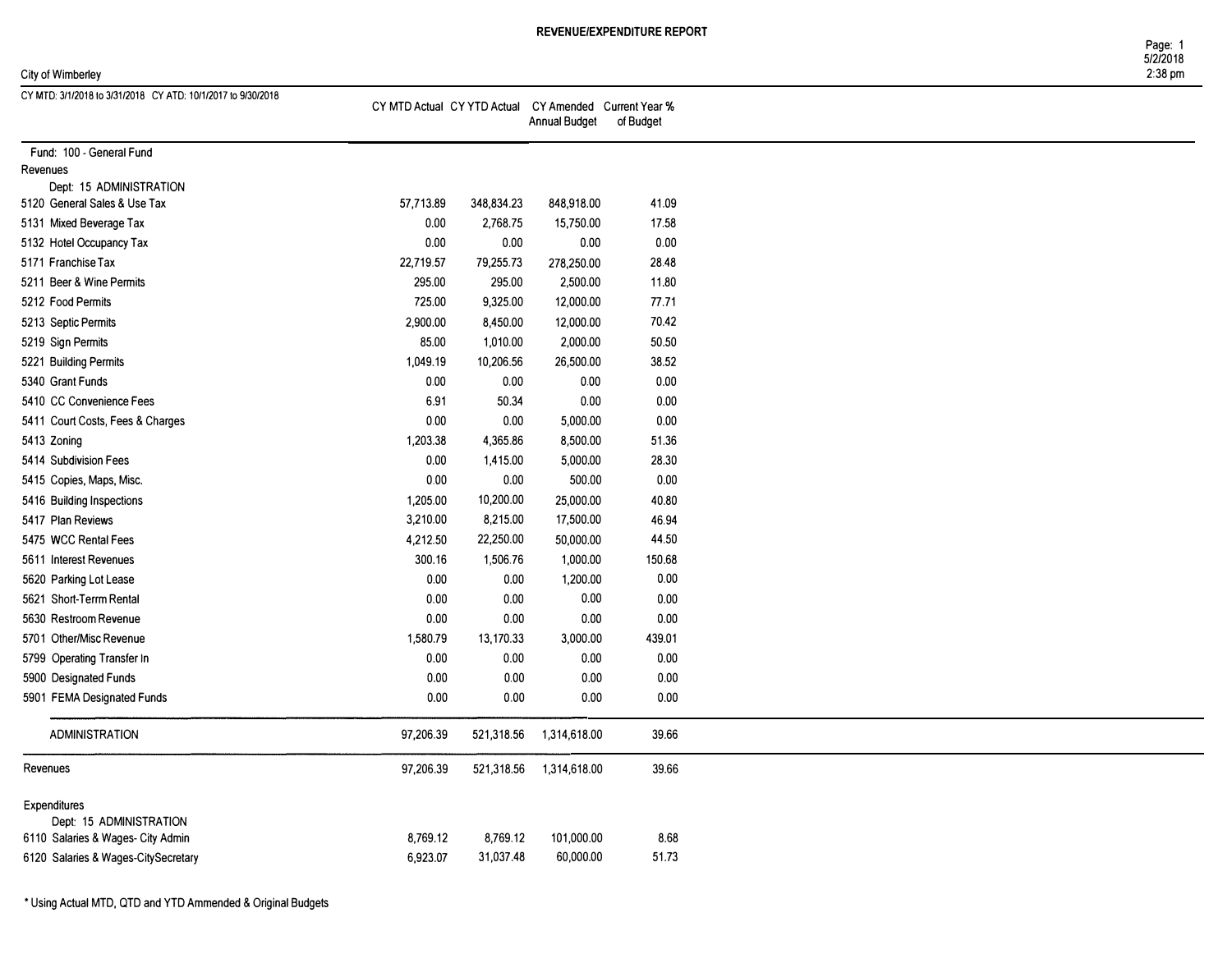#### City of Wimberley 2:38 pm

Page: 2 5/2/2018

| CY MTD: 3/1/2018 to 3/31/2018 CY ATD: 10/1/2017 to 9/30/2018 |          |           | CY MTD Actual CY YTD Actual CY Amended Current Year %<br>Annual Budget | of Budget    |
|--------------------------------------------------------------|----------|-----------|------------------------------------------------------------------------|--------------|
| Fund: 100 - General Fund                                     |          |           |                                                                        |              |
| <b>Expenditures</b>                                          |          |           |                                                                        |              |
| Dept: 15 ADMINISTRATION                                      |          |           |                                                                        |              |
| 6130 Salaries & Wages-FinanceClerk                           | 4,200.00 | 17,633.44 | 36,400.00                                                              | 48.44        |
| 6210 Health Care                                             | 2,173.57 | 5,237.44  | 32,459.00                                                              | 16.14        |
| 6220 Payroll Taxes                                           | 1,473.36 | 4,419.18  | 18,160.00                                                              | 24.33        |
| 6230 TMRS Contributions                                      | 697.05   | 1,826.54  | 5,547.00                                                               | 32.93        |
| 6250 Unemployment Compensation                               | 0.00     | 0.00      | 191.00                                                                 | 0.00         |
| 6270 Annual/Assoc DUES                                       | 107.17   | 1,312.17  | 2,786.00                                                               | 47.10        |
| <b>6340 Technology Consultant</b>                            | 0.00     | 3,372.50  | 500.00                                                                 | 674.50       |
| <b>6370 Contract Services</b>                                | 2,580.75 | 80,452.15 | 13,000.00                                                              | 618.86       |
| 6410 Utilities                                               | 444.80   | 2,989.02  | 7,500.00                                                               | 39.85        |
| 6411 Telephone                                               | 289.07   | 1,912.73  | 5,054.00                                                               | 37.85        |
| 6420 Office Cleaning                                         | 800.00   | 2,600.00  | 5,200.00                                                               | 50.00        |
| 6430 Bldg Repairs/Maintenance                                | 294.25   | 694.25    | 8,750.00                                                               | 7.93         |
| 6433 Equip Maintenance                                       | $0.00\,$ | 0.00      | 0.00                                                                   | 0.00         |
| 6441 Storage Rent                                            | 550.00   | 3,300.00  | 7,860.00                                                               | 41.98        |
| 6442 Water Cooler                                            | 68.73    | 219.41    | 450.00                                                                 | 48.76        |
| 6443 Equipment Rent/Lease                                    | 480.62   | 4,759.94  | 8,506.00                                                               | 55.96        |
| 6444 Parking Lot Lease                                       | 100.00   | 600.00    | 1,200.00                                                               | 50.00        |
| 6520 Insurance                                               | 0.00     | 21,535.00 | 25,000.00                                                              | 86.14        |
| <b>6521 Security System</b>                                  | 0.00     | 511.92    | 684.00                                                                 | <b>74.84</b> |
| 6531 Public Notices                                          | 67.98    | 2,639.54  | 7,500.00                                                               | 35,19        |
| 6532 Office Tech/Software                                    | 528.77   | 11,354.86 | 10,405.00                                                              | 109.13       |
| 6540 Advertising                                             | 56.60    | 56.60     | 0.00                                                                   | 0.00         |
| 6551 Printing                                                | $0.00\,$ | 245.00    | 500.00                                                                 | 49.00        |
| 6552 Copies/Misc                                             | 0.00     | 185.56    | 0.00                                                                   | 0.00         |
| 6562 CC Processing Fees                                      | 0.00     | 39.65     | 0.00                                                                   | 0.00         |
| 6569 Vehicle Allowance/Moving Exp                            | 3,500.00 | 3,500.00  | 0.00                                                                   | 0.00         |
| 6570 Travel/Hospitality                                      | 328.60   | 1,761.11  | 1,000.00                                                               | 176.11       |
| 6571 Mileage                                                 | 136.25   | 4,111.37  | 504.00                                                                 | 815.75       |
| 6572 Training                                                | 0.00     | 1,488.22  | 2,500.00                                                               | 59.53        |
| 6573 Tuition Reimbursement                                   | 695.00   | 1,390.00  | 2,000.00                                                               | 69.50        |
| 6580 Pay Comparability Adj                                   | 0.00     | $0.00\,$  | 0.00                                                                   | 0.00         |
| 6581 Refunds                                                 | 0.00     | 736.26    | 500.00                                                                 | 147.25       |
| 6589 Records Management                                      | 56.23    | 2,955.62  | 4,919.00                                                               | 60.09        |
|                                                              | 185.23   | 1,481.44  | 500.00                                                                 | 296.29       |
| <b>6610 General Operating Supplies</b>                       | 0.00     | 559.02    | 1,000.00                                                               | 55.90        |
| 6651 Postage/Shipping                                        |          |           |                                                                        |              |

\* Using Actual MTD, QTD and YTD Ammended & Original Budgets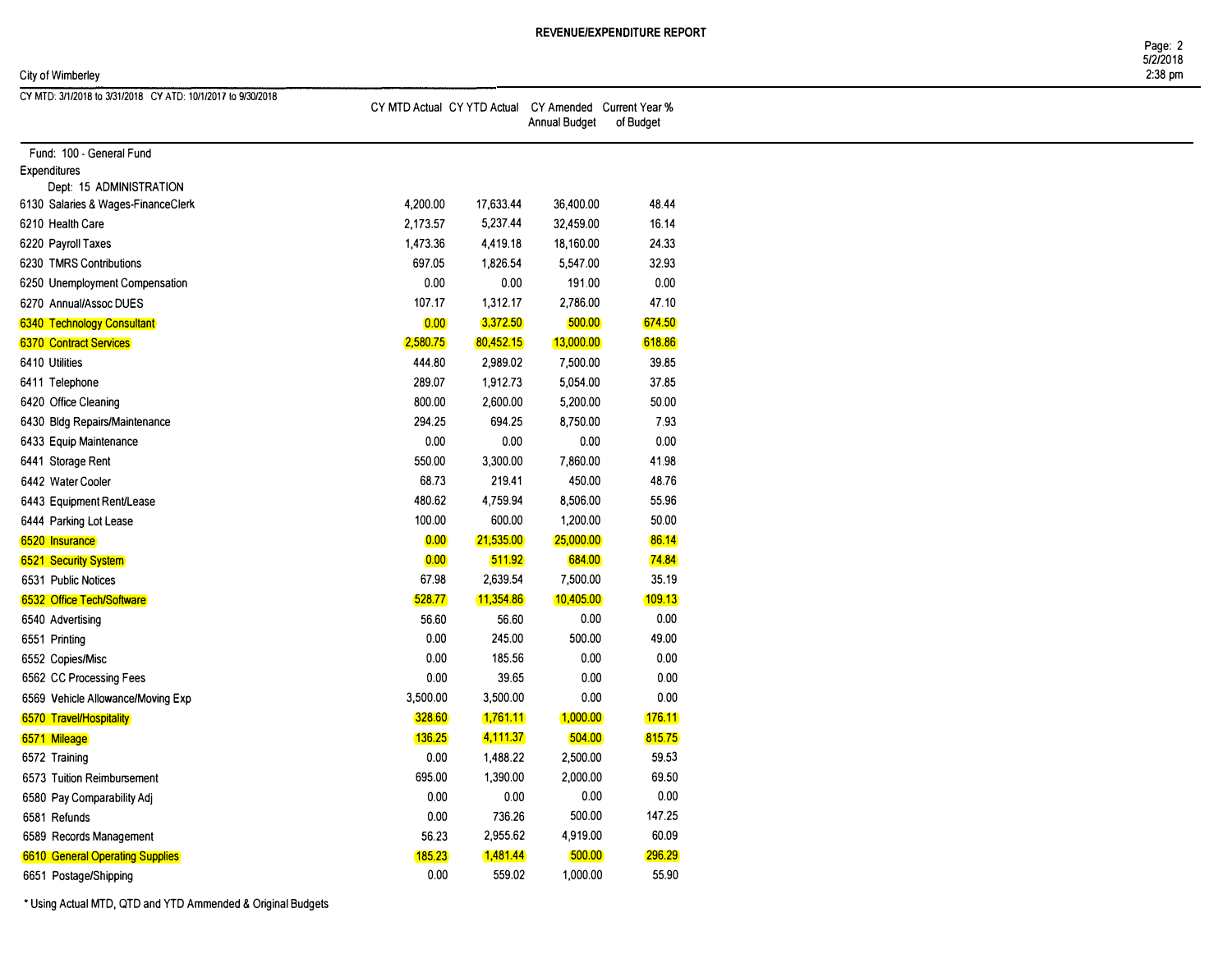#### City of Wimberley 2:38 pm

| CY MTD: 3/1/2018 to 3/31/2018 CY ATD: 10/1/2017 to 9/30/2018 |                                                       |            |               |           |
|--------------------------------------------------------------|-------------------------------------------------------|------------|---------------|-----------|
|                                                              | CY MTD Actual CY YTD Actual CY Amended Current Year % |            |               |           |
|                                                              |                                                       |            | Annual Budget | of Budget |
|                                                              |                                                       |            |               |           |
| Fund: 100 - General Fund<br><b>Expenditures</b>              |                                                       |            |               |           |
| Dept: 15 ADMINISTRATION                                      |                                                       |            |               |           |
| <b>6660 Office Supplies</b>                                  | 2.90                                                  | 1,319.73   | 2,000.00      | 65.99     |
| 6700 Bad Debt Expense                                        | 283.35                                                | 283.35     |               |           |
|                                                              |                                                       |            | 0.00          | 0.00      |
| 6790 Capital Outlay - Furnishings                            | 0.00                                                  | 0.00       | 0.00          | 0.00      |
| 6791 Capital Outlay - Technology                             | 689.00                                                | 10,948.00  | 12,000.00     | 91.23     |
| 6792 Capital Outlay - Other                                  | 0.00                                                  | 6,250.00   | 0.00          | 0.00      |
| 6990 Operating Transfer Out                                  | 0.00                                                  | 0.00       | 306,760.00    | 0.00      |
| <b>ADMINISTRATION</b>                                        | 36,481.47                                             | 244,487.62 | 692,335.00    | 35.31     |
| Dept: 16 LEGAL                                               |                                                       |            |               |           |
| 6350 Legal                                                   | 9,421.72                                              | 107,213.88 | 105,000.00    | 102.11    |
| <b>LEGAL</b>                                                 | 9,421.72                                              | 107,213.88 | 105,000.00    | 102.11    |
| Dept: 17 COUNCIL/BOARD                                       |                                                       |            |               |           |
| 6320 Financial Mgmt Services                                 | 1,350.00                                              | 5,400.00   | 14,400.00     | 37.50     |
| 6330 Audit Svs                                               | 0.00                                                  | 15,250.00  | 15,125.00     | 100.83    |
|                                                              |                                                       |            |               |           |
| 6382 Social Services Support                                 | 0.00                                                  | 0.00       | 2,500.00      | 0.00      |
| 6533 Public Information                                      | 0.00                                                  | 3,432.49   | 4,000.00      | 85.81     |
| 6541 Public Relations/Receptions                             | 0.00                                                  | 262.85     | 2,800.00      | 9.39      |
| 6572 Training                                                | 0.00                                                  | 143.98     | 500.00        | 28.80     |
| 6590 Elections                                               | 0.00                                                  | 0.00       | 3,000.00      | 0.00      |
| 6591 Planning                                                | 0.00                                                  | 0.00       | 0.00          | 0.00      |
| COUNCIL/BOARD                                                | 1,350.00                                              | 24,489.32  | 42,325.00     | 57.86     |
| Dept: 18 BUILDING                                            |                                                       |            |               |           |
| 6360 Contract Inspections                                    | 1,720.00                                              | 11,995.00  | 25,000.00     | 47.98     |
| 6582 Site Plan Reviews                                       | 4,350.00                                              | 9,128.00   | 17,500.00     | 52.16     |
|                                                              |                                                       |            |               |           |
| <b>BUILDING</b>                                              | 6,070.00                                              | 21,123.00  | 42,500.00     | 49.70     |
| Dept: 21 PUBLIC SAFETY                                       |                                                       |            |               |           |
| 6220 Payroll Taxes                                           | 0.00                                                  | 0.00       | 0.00          | 0.00      |
| 6230 TMRS Contributions                                      | 0.00                                                  | 0.00       | 0.00          | 0.00      |
| 6250 Unemployment Compensation                               | 0.00                                                  | 0.00       | 0.00          | 0.00      |
| 6370 Contract Services                                       | 0.00                                                  | 18,252.50  | 73,010.00     | 25.00     |
| 6371 Sanitarian (Contract Labor)                             | 2,946.51                                              | 12,342.02  | 15,000.00     | 82.28     |
| 6373 Animal Control                                          | 0.00                                                  | 6,000.00   | 6,000.00      | 100.00    |
| 6431 Vehicle Maint/Insurance                                 | 0.00                                                  | 0.00       | 0.00          | 0.00      |

\* Using Actual MTD, QTD and YTD Ammended & Original Budgets

 $\bar{u}$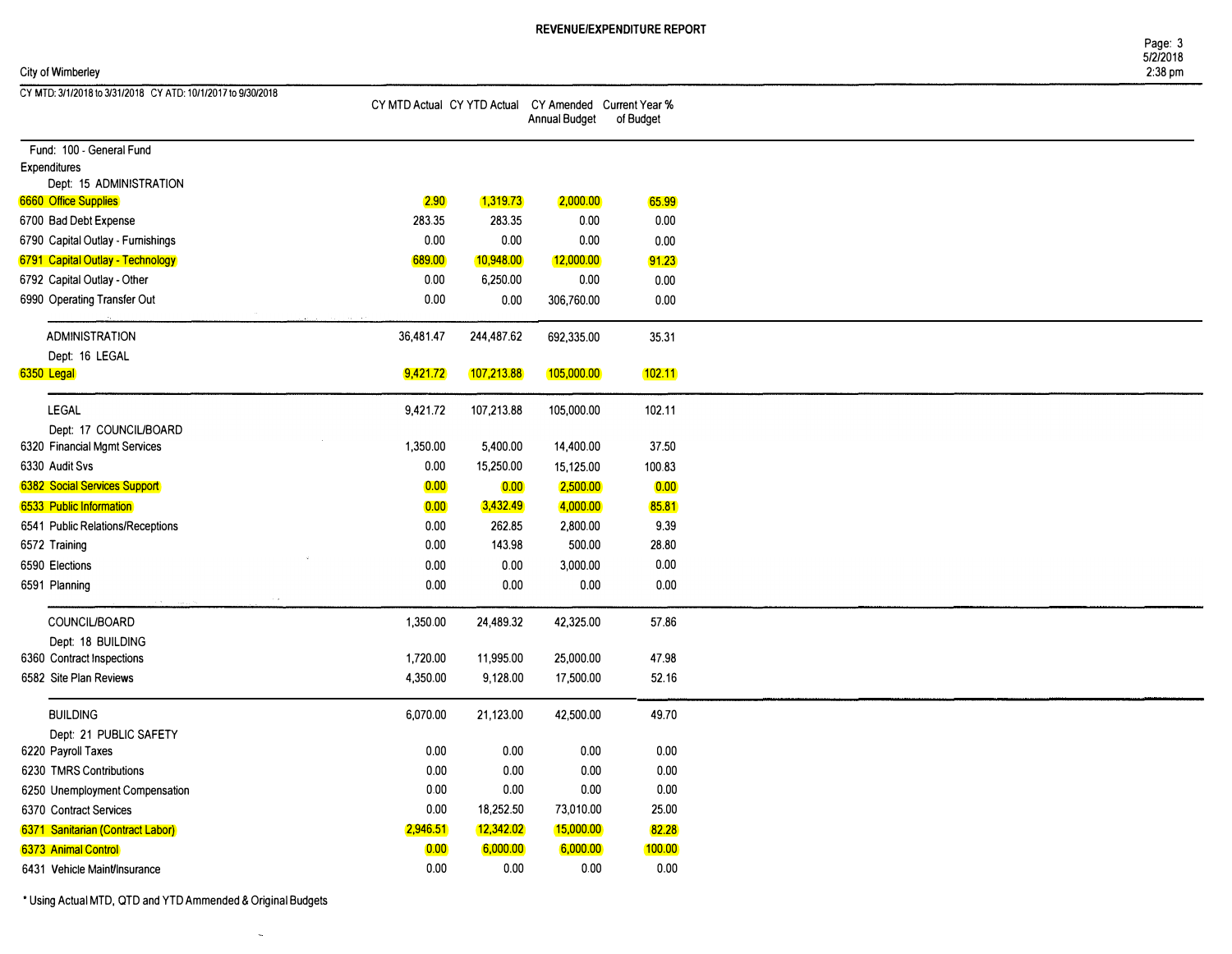Expenditures

| City of Wimberley                                            |                                                       |           |                      |           | Page: 4<br>5/2/2018<br>$2:38$ pm |
|--------------------------------------------------------------|-------------------------------------------------------|-----------|----------------------|-----------|----------------------------------|
| CY MTD: 3/1/2018 to 3/31/2018 CY ATD: 10/1/2017 to 9/30/2018 | CY MTD Actual CY YTD Actual CY Amended Current Year % |           | <b>Annual Budget</b> | of Budget |                                  |
| Fund: 100 - General Fund                                     |                                                       |           |                      |           |                                  |
| Expenditures                                                 |                                                       |           |                      |           |                                  |
| Dept: 21 PUBLIC SAFETY                                       |                                                       |           |                      |           |                                  |
| 6583 Fuel                                                    | 0.00                                                  | 41.30     | 0.00                 | 0.00      |                                  |
| 6610 General Operating Supplies                              | 0.00                                                  | 66.50     | 0.00                 | 0.00      | $\bullet$                        |
| 6794 Capital Outlay - Equipmt/Other                          | 0.00                                                  | 0.00      | 0.00                 | 0.00      |                                  |
| PUBLIC SAFETY                                                | 2,946.51                                              | 36,702.32 | 94,010.00            | 39.04     |                                  |
| Dept: 25 MUNICIPAL COURT                                     |                                                       |           |                      |           |                                  |
| 6380 Municipal Court Judge                                   | 0.00                                                  | 0.00      | 6,000.00             | 0.00      |                                  |
| 6381 City Prosecutor                                         | 0.00                                                  | 0.00      | 8,700.00             | 0.00      |                                  |
| 6532 Office Tech/Software                                    | 0.00                                                  | 0.00      | 0.00                 | 0.00      |                                  |
| 6570 Travel/Hospitality                                      | 0.00                                                  | 331.70    | 0.00                 | 0.00      |                                  |
| 6571 Mileage                                                 | 0.00                                                  | 0.00      | 0.00                 | 0.00      |                                  |
| 6572 Training                                                | 0.00                                                  | 0.00      | 0.00                 | 0.00      |                                  |
|                                                              |                                                       |           |                      |           |                                  |

| 6610 General Operating Supplies                        | 0.00      | 66.50     | 0.00       | 0.00  |
|--------------------------------------------------------|-----------|-----------|------------|-------|
| 6794 Capital Outlay - Equipmt/Other                    | 0.00      | 0.00      | 0.00       | 0.00  |
| PUBLIC SAFETY                                          |           |           |            |       |
|                                                        | 2,946.51  | 36,702.32 | 94,010.00  | 39.04 |
| Dept: 25 MUNICIPAL COURT<br>6380 Municipal Court Judge | 0.00      | 0.00      | 6,000.00   | 0.00  |
| 6381 City Prosecutor                                   | 0.00      | 0.00      | 8,700.00   | 0.00  |
| 6532 Office Tech/Software                              | 0.00      | 0.00      | 0.00       | 0.00  |
| 6570 Travel/Hospitality                                | 0.00      | 331.70    | 0.00       | 0.00  |
|                                                        |           |           |            |       |
| 6571 Mileage                                           | 0.00      | 0.00      | 0.00       | 0.00  |
| 6572 Training                                          | 0.00      | 0.00      | 0.00       | 0.00  |
| 6610 General Operating Supplies                        | 49.37     | 392.45    | 0.00       | 0.00  |
| MUNICIPAL COURT                                        | 49.37     | 724.15    | 14,700.00  | 4.93  |
| Dept: 30 PUBLIC WORKS                                  |           |           |            |       |
| 6150 Salaries & Wages-PW Code Enfor                    | 4,631.80  | 17,656.44 | 36,026.00  | 49.01 |
| 6160 Salaries & Wages - GIS/PlanTec                    | 6,345.60  | 26,578.56 | 55,000.00  | 48.32 |
| 6180 Salaries & Wages-Maintenance                      | 0.00      | 0.00      | 0.00       | 0.00  |
| 6210 Health Care                                       | 1,324.01  | 7,944.06  | 14,000.00  | 56.74 |
| 6220 Payroll Taxes                                     | 839.78    | 3,517.88  | 6,963.00   | 50.52 |
| <b>6230 TMRS Contributions</b>                         | 658.15    | 1,906.52  | 2,558.00   | 74.53 |
| 6250 Unemployment Compensation                         | 0.00      | 6.27      | 50.00      | 12.54 |
| 6431 Vehicle Maint/Insurance                           | 105.49    | 179.49    | 600.00     | 29.92 |
| 6532 Office Tech/Software                              | 0.00      | 3,875.52  | 0.00       | 0.00  |
|                                                        | 127.50    | 127.50    | 0.00       | 0.00  |
| 6570 Travel/Hospitality                                |           |           |            |       |
| 6571 Mileage                                           | 119.36    | 177.68    | 0.00       | 0.00  |
| 6572 Training                                          | 0.00      | 175.00    | 0.00       | 0.00  |
| 6583 Fuel                                              | 104.51    | 629.63    | 2,111.00   | 29.83 |
| 6610 General Operating Supplies                        | 81.30     | 191.04    | 500.00     | 38.21 |
| 6612 Tools                                             | 40.47     | 40.47     | 500.00     | 8.09  |
| 6794 Capital Outlay - Equipmt/Other                    | 0.00      | 0.00      | 0.00       | 0.00  |
| PUBLIC WORKS                                           | 14,377.97 | 63,006.06 | 118,308.00 | 53.26 |
| Dept: 31 ROADS                                         |           |           |            |       |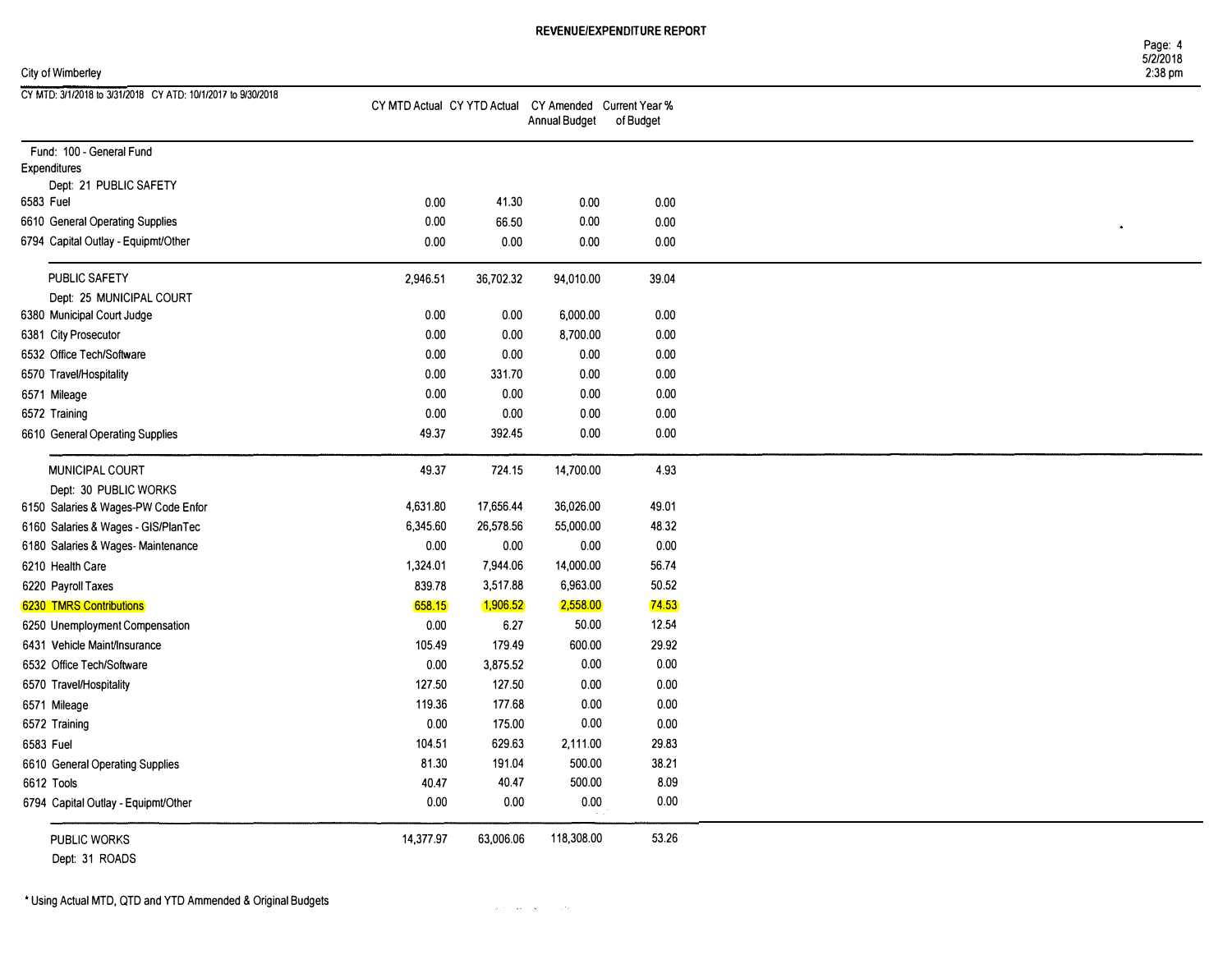Page: 5 5/2/2018

## City of Wimberley 2:38 pm

| CY MTD: 3/1/2018 to 3/31/2018 CY ATD: 10/1/2017 to 9/30/2018 |          |           |                                                                        |           |  |
|--------------------------------------------------------------|----------|-----------|------------------------------------------------------------------------|-----------|--|
|                                                              |          |           | CY MTD Actual CY YTD Actual CY Amended Current Year %<br>Annual Budget | of Budget |  |
| Fund: 100 - General Fund                                     |          |           |                                                                        |           |  |
| <b>Expenditures</b>                                          |          |           |                                                                        |           |  |
| Dept: 31 ROADS                                               |          |           |                                                                        |           |  |
| 6370 Contract Services                                       | 0.00     | 0.00      | 0.00                                                                   | 0.00      |  |
| 6372 Survey Services                                         | 0.00     | 0.00      | 0.00                                                                   | 0.00      |  |
| 6432 Road Maintenance                                        | 1,009.00 | 8,159.00  | 80,000.00                                                              | 10.20     |  |
| 6470 Engineering - Roads                                     | 0.00     | 0.00      | 20,000.00                                                              | 0.00      |  |
| 6584 Mowing/Trimming                                         | 0.00     | 5,765.00  | 20,000.00                                                              | 28.83     |  |
| 6611 Signs/Barricades                                        | 206.00   | 576.82    | 5,000.00                                                               | 11.54     |  |
| 6792 Capital Outlay - Other                                  | 0.00     | 0.00      | 0.00                                                                   | 0.00      |  |
| 6795 Capital Outlay - Roads                                  | 0.00     | 5,000.00  | 100,000.00                                                             | 5.00      |  |
| <b>ROADS</b>                                                 | 1,215.00 | 19,500.82 | 225,000.00                                                             | 8.67      |  |
| Dept: 33 WATER/WASTEWATER                                    |          |           |                                                                        |           |  |
| 6561 State Sanitations Fees                                  | 0.00     | 0.00      | 500.00                                                                 | 0.00      |  |
| 6586 Quality Testing WW                                      | 0.00     | 0.00      | 5,000.00                                                               | 0.00      |  |
| 6588 Public Restroom WW                                      | 4,106.10 | 17,880.85 | 20,000.00                                                              | 89.40     |  |
| 6793 Capital Outlay - RR Trailer                             | 0.00     | 38,420.00 | 38,500.00                                                              | 99.79     |  |
| WATER/WASTEWATER                                             | 4,106.10 | 56,300.85 | 64,000.00                                                              | 87.97     |  |
| Dept: 51 COMMUNITY CENTER                                    |          |           |                                                                        |           |  |
| 6140 Salaries & Wages-WCC Director                           | 0.00     | 0.00      | 20,000.00                                                              | 0.00      |  |
| 6180 Salaries & Wages-Maintenance                            | 6,119.80 | 24,318.45 | 23,400.00                                                              | (103.93)  |  |
| 6220 Payroll Taxes                                           | 468.19   | 1,929.42  | 3,320.00                                                               | 58.12     |  |
| 6230 TMRS Contributions                                      | 0.00     | 0.00      | 0.00                                                                   | 0.00      |  |
| 6250 Unemployment Compensation                               | $0.00\,$ | 23.94     | 60.00                                                                  | 39.90     |  |
| 6270 Annual/Assoc DUES                                       | 176.00   | 176.00    | 210.00                                                                 | 83.81     |  |
| 6370 Contract Services                                       | $-35.00$ | 482.20    | 0.00                                                                   | 0.00      |  |
| 6410 Utilities                                               | 1,156.93 | 10,472.27 | 27,500.00                                                              | 38.08     |  |
| 6411 Telephone                                               | 97.75    | 947.12    | 1,250.00                                                               | 75.77     |  |
| 6430 Bldg Repairs/Maintenance                                | 916.00   | 4,182.29  | 5,000.00                                                               | 83.65     |  |
| 6443 Equipment Rent/Lease                                    | 1.07     | 6.35      | 500.00                                                                 | 1.27      |  |
| 6521 Security System                                         | 150.98   | 905.88    | 2,000.00                                                               | 45.29     |  |
| 6532 Office Tech/Software                                    | 184.01   | 454.25    | 500.00                                                                 | 90.85     |  |
| 6540 Advertising                                             | 420.00   | 1,319.00  | 2,500.00                                                               | 52.76     |  |
| 6541 Public Relations/Receptions                             | $0.00\,$ | 269.07    | 750.00                                                                 | 35.88     |  |
| 6551 Printing                                                | 1.27     | 5.91      | 1,000.00                                                               | 0.59      |  |
| 6610 General Operating Supplies                              | 453.13   | 1,702.56  | 6,000.00                                                               | 28.38     |  |

• Using Actual MTD, QTD and YTD Ammended & Original Budgets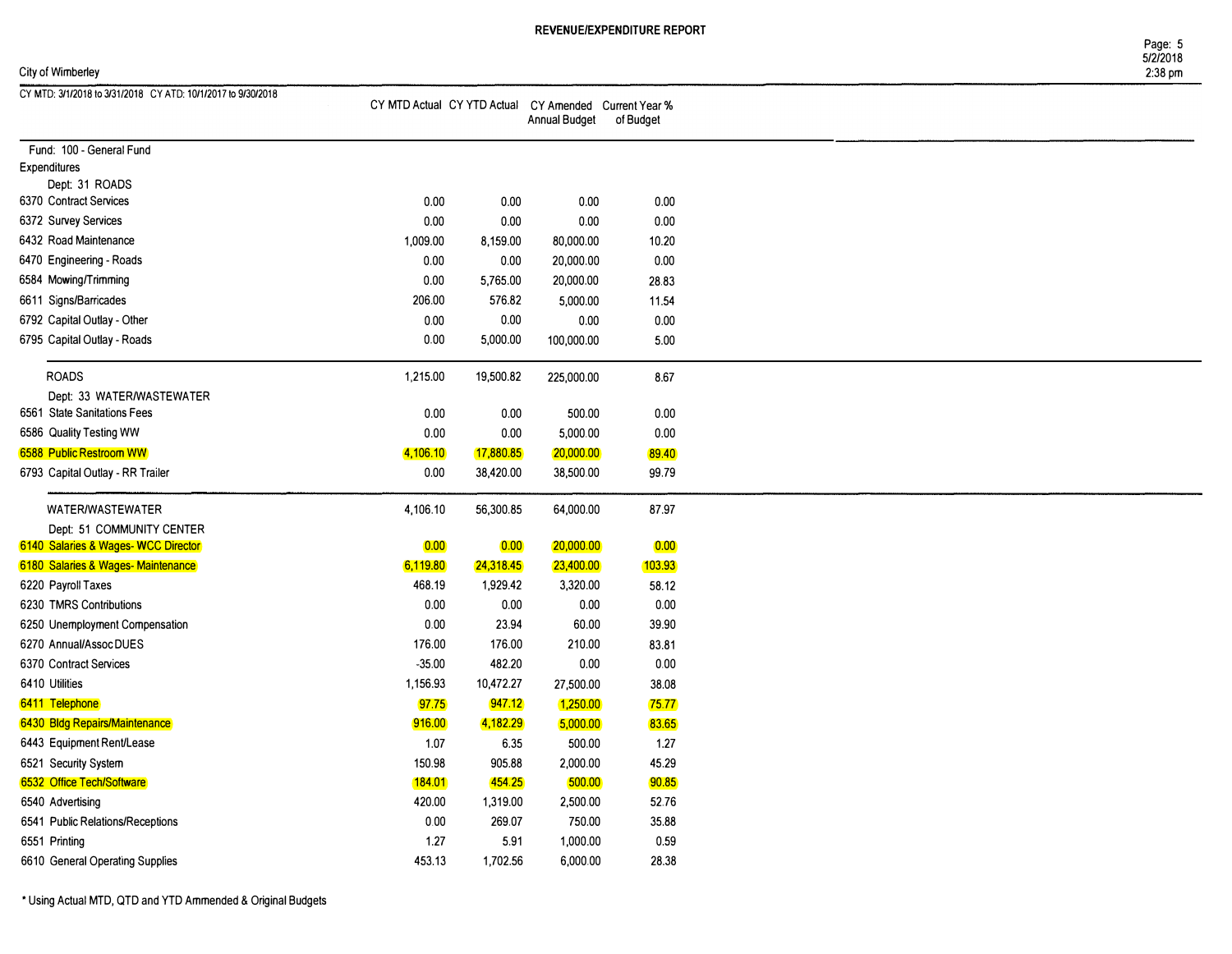CY MTD Actual CY YTD Actual CY Amended Current Year %

| City of Wimberley |
|-------------------|
|-------------------|

CY MTD: 3/1/2018 to 3131/2018 CY ATD: 10/1/2017 lo 9/30/2018

|              |                                                                  |           |               | Annual Budget | of Budget |
|--------------|------------------------------------------------------------------|-----------|---------------|---------------|-----------|
| Expenditures | Fund: 100 - General Fund                                         |           |               |               |           |
|              | Dept: 51 COMMUNITY CENTER<br>6651 Postage/Shipping               | 0.00      | 0.00          | 200.00        | 0.00      |
|              | 6660 Office Supplies                                             | 8.38      | 273.96        | 500.00        | 54.79     |
|              | 6794 Capital Outlay - Equipmt/Other                              | 0.00      | 0.00          | 0.00          | 0.00      |
|              | 6797 Capital Outlay - Facilities                                 | 0.00      | 0.00          | 0.00          | 0.00      |
|              | <b>COMMUNITY CENTER</b>                                          | 10,118.51 | 47,468.67     | 94,690.00     | 50.13     |
|              | Dept: 52 PARKS<br>6585 NATURE TL / MT BALDY                      | 146.37    | 995.12        | 2,500.00      | 39,80     |
| <b>PARKS</b> |                                                                  | 146.37    | 995.12        | 2,500.00      | 39.80     |
|              | Dept: 90 Prior Period Adjustment<br>9000 Prior Period Adjustment | 0.00      | 0.00          | 0.00          | 0.00      |
|              | Prior Period Adjustment                                          | 0.00      | 0.00          | 0.00          | 0.00      |
| Expenditures |                                                                  | 86,283.02 | 622,011.81    | 1,495,368.00  | 41.60     |
|              |                                                                  |           |               |               |           |
|              | Net Effect for General Fund                                      | 10,923.37 | $-100,693.25$ | -180,750.00   | 55.71     |
|              | Change in Fund Balance:                                          | 10,923.37 | $-104,764.83$ |               |           |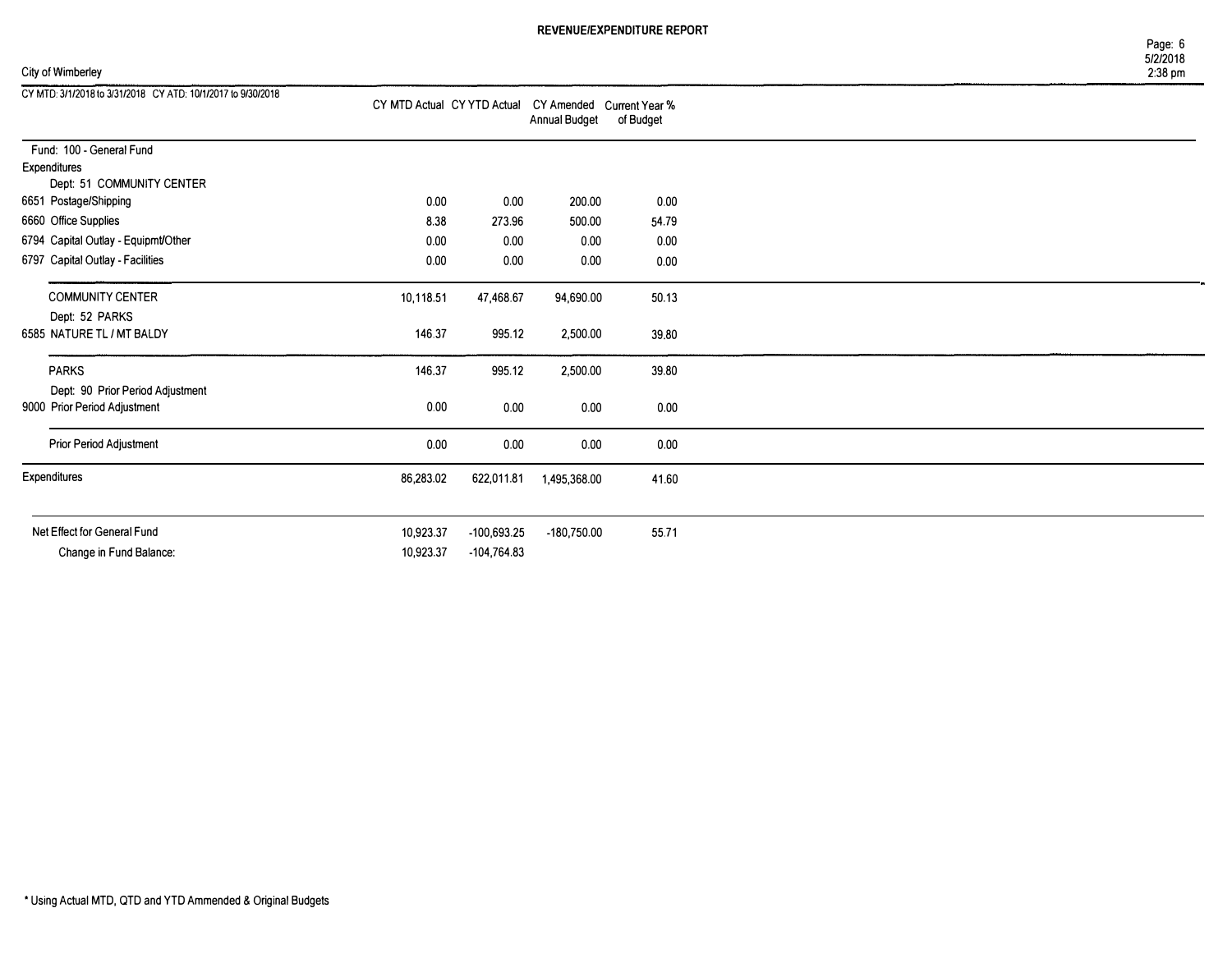|                                          |                                 | Page: 2         |
|------------------------------------------|---------------------------------|-----------------|
|                                          |                                 | 5/2/2018        |
| City of Wimberley                        |                                 | 2:34 pm         |
| As of: 3/31/2018                         |                                 | <b>Balances</b> |
| Fund: 200 - Blue Hole Parkland<br>Assets |                                 |                 |
|                                          | 1011 Petty Cash                 | 600.00          |
|                                          | 1022 BH Parkland - ONB          | 364,109.38      |
|                                          | 1301 Due from General           | 0.00            |
|                                          | <b>Total Assets</b>             | 364,709.38      |
| Liabilities                              |                                 |                 |
|                                          | 2010 Accounts Payable           | 29,624.36       |
|                                          | 2016 BHP Deposits Payable       | 900.00          |
|                                          | 2021 Accrued Wages Payable      | 0.00            |
|                                          | 2022 Payroll Deductions Payable | 2,146.86        |
|                                          | 2071 Sales Tax Payable          | 0.00            |
|                                          | 2073 TWC Payable                | 0.00            |
|                                          | 2074 TMRS Payable               | 632.21          |
|                                          | 2080 Due to General             | 35.00           |
|                                          | 2081 Due to Others              | 0.00            |
|                                          | <b>Total Liabilities</b>        | 33,338.43       |
| Reserves/Balances                        |                                 |                 |
|                                          | 3600 Fund Balance - Uncommitted | 475,911.73      |
|                                          | 3601 Transfer                   | 0.00            |
|                                          | 3650 Net Excess (Deficit)       | $-144,540.78$   |
|                                          | <b>Total Reserves/Balances</b>  | 331,370.95      |
|                                          | Total Liabilities & Balances    | 364,709.38      |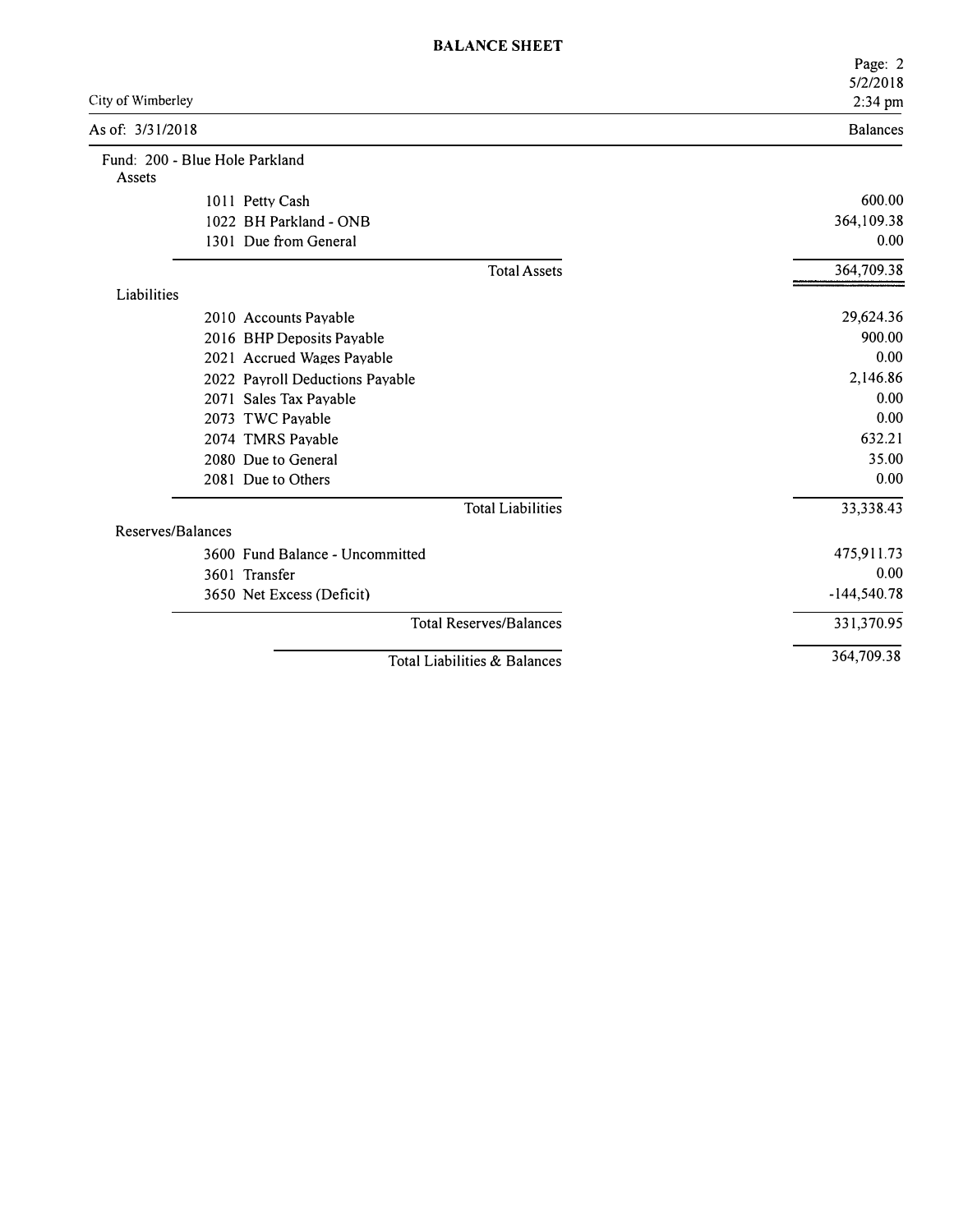Page: 7 5/212018

| City of Wimberley |  |  |
|-------------------|--|--|
|-------------------|--|--|

| City of Wimberley                                            |           |           |                                                                               |           | $2:38$ pm |
|--------------------------------------------------------------|-----------|-----------|-------------------------------------------------------------------------------|-----------|-----------|
| CY MTD: 3/1/2018 to 3/31/2018 CY ATD: 10/1/2017 to 9/30/2018 |           |           | CY MTD Actual CY YTD Actual CY Amended Current Year %<br><b>Annual Budget</b> | of Budget |           |
| Fund: 200 - Blue Hole Parkland                               |           |           |                                                                               |           |           |
| Revenues                                                     |           |           |                                                                               |           |           |
| Dept: 52 PARKS                                               |           |           |                                                                               |           |           |
| 5472 Gate Fees                                               | 6,088.00  | 6,206.00  | 271,047.00                                                                    | 2.29      |           |
| 5474 Park Rentals/Campgrounds                                | 230.00    | 5,860.00  | 10,000.00                                                                     | 58.60     |           |
| 5476 Special Events                                          | 975.00    | 975.00    | 25,000.00                                                                     | 3.90      |           |
| 5479 Vending/Merchandise                                     | $-102.46$ | 5.79      | 7,500.00                                                                      | 0.08      |           |
| 5611 Interest Revenues                                       | 16.02     | 107.33    | 150.00                                                                        | 71.55     |           |
| 5701 Other/Misc Revenue                                      | 1,437.00  | 1,516.00  | 1,000.00                                                                      | 151.60    |           |
| 5900 Designated Funds                                        | $0.00\,$  | 0.00      | 0.00                                                                          | $0.00\,$  |           |
| <b>PARKS</b>                                                 | 8,643.56  | 14,670.12 | 314,697.00                                                                    | 4.66      |           |
| Revenues                                                     | 8,643.56  | 14,670.12 | 314,697.00                                                                    | 4.66      |           |
| <b>Expenditures</b>                                          |           |           |                                                                               |           |           |
| Dept: 52 PARKS                                               |           |           |                                                                               |           |           |
| 6141 Salaries & Wages- Park Manager                          | 5,769.24  | 24,038.16 | 50,000.00                                                                     | 48.08     |           |
| 6180 Salaries & Wages-Maintenance                            | 4,038.45  | 16,826.60 | 35,000.00                                                                     | 48.08     |           |
| 6181 Salaries & Wages - PT Seasonal                          | 4,202.53  | 21,120.28 | 76,749.00                                                                     | 27.52     |           |
| 6182 Salaries & Wages - Laborer                              | 2,836.80  | 11,820.01 | 24,600.00                                                                     | 48.05     |           |
| 6210 Health Care                                             | 3,184.16  | 12,924.96 | 23,316.00                                                                     | 55.43     |           |
| 6220 Payroll Taxes                                           | 1,203.61  | 5,457.94  | 14,256.00                                                                     | 38.29     |           |
| 6230 TMRS Contributions                                      | 792.39    | 2,271.41  | 3,080.00                                                                      | 73.75     |           |
| 6250 Unemployment Compensation                               | 0.00      | 18.22     | 993.00                                                                        | 1.83      |           |
| 6374 Contract Services                                       | 1,650.00  | 25,260.50 | 32,200.00                                                                     | 78.45     |           |
| 6410 Utilities                                               | 622.27    | 6,184.92  | 16,253.00                                                                     | 38.05     |           |
| 6411 Telephone                                               | 224.42    | 1,495.49  | 2,100.00                                                                      | 71.21     |           |
| 6431 Vehicle Maint/Insurance                                 | 0.00      | 282.17    | 500.00                                                                        | 56.43     |           |
| 6433 Equip Maintenance                                       | 0.00      | 205.36    | 1,000.00                                                                      | 20.54     |           |
| 6443 Equipment Rent/Lease                                    | 71.50     | 1,329.64  | 3,000.00                                                                      | 44.32     |           |
| 6532 Office Tech/Software                                    | 0.00      | 35.00     | 0.00                                                                          | 0.00      |           |
| 6562 CC Processing Fees                                      | 232.22    | 441.40    | 4,000.00                                                                      | 11.04     |           |
| 6570 Travel/Hospitality                                      | 0.00      | 0.00      | 400.00                                                                        | 0.00      |           |
| 6571 Mileage                                                 | 0.00      | 0.00      | 200.00                                                                        | 0.00      |           |
| 6572 Training                                                | 0.00      | 265.00    | 1,500.00                                                                      | 17.67     |           |
| 6581 Refunds                                                 | 0.00      | 1,500.00  | 0.00                                                                          | 0.00      |           |
| 6583 Fuel                                                    | 114.45    | 589.19    | 1,000.00                                                                      | 58.92     |           |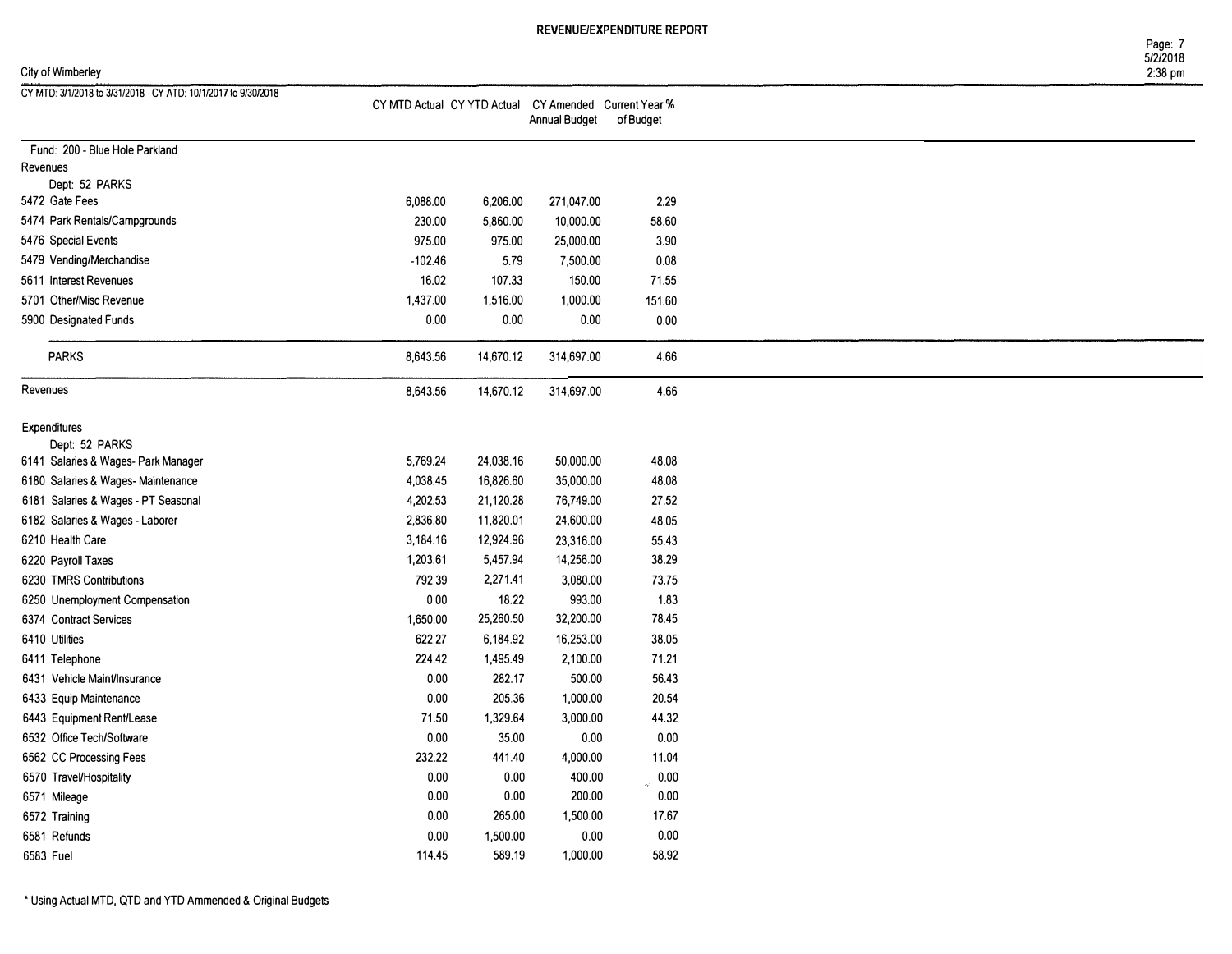## City of Wimberley

| Page: 8  |
|----------|
| 5/2/2018 |
| 2:38 pm  |

| CY MTD: 3/1/2018 to 3/31/2018 CY ATD: 10/1/2017 to 9/30/2018 | CY MTD Actual CY YTD Actual CY Amended Current Year % |               | Annual Budget | of Budget |  |
|--------------------------------------------------------------|-------------------------------------------------------|---------------|---------------|-----------|--|
| Fund: 200 - Blue Hole Parkland                               |                                                       |               |               |           |  |
| Expenditures                                                 |                                                       |               |               |           |  |
| Dept: 52 PARKS<br>6584 Mowing/Trimming                       | 0.00                                                  | 1,450.00      | 2,000.00      | 72.50     |  |
| 6610 General Operating Supplies                              | 6,281.56                                              | 14,551.42     | 25,000.00     | 58.21     |  |
| 6613 Materials                                               | 2,002.41                                              | 4,639.40      | 6,000.00      | 77.32     |  |
| 6615 Bldg & Maint Supplies                                   | 0.00                                                  | 0.00          | 4,500.00      | 0.00      |  |
| 6651 Postage/Shipping                                        | 0.00                                                  | 0.00          | 50.00         | 0.00      |  |
| 6660 Office Supplies                                         | 0.00                                                  | 503.83        | 500.00        | 100.77    |  |
| 6794 Capital Outlay - Equipmt/Other                          | 0.00                                                  | 6,000.00      | 6,500.00      | 92.31     |  |
| <b>PARKS</b>                                                 | 33,226.01                                             | 159,210.90    | 334,697.00    | 47.57     |  |
| Expenditures                                                 | 33,226.01                                             | 159,210.90    | 334,697.00    | 47.57     |  |
|                                                              |                                                       |               |               |           |  |
| Net Effect for Blue Hole Parkland                            | $-24,582.45$                                          | $-144,540.78$ | $-20,000.00$  | 722.70    |  |
| Change in Fund Balance:                                      | $-24,582.45$                                          | -144,540.78   |               |           |  |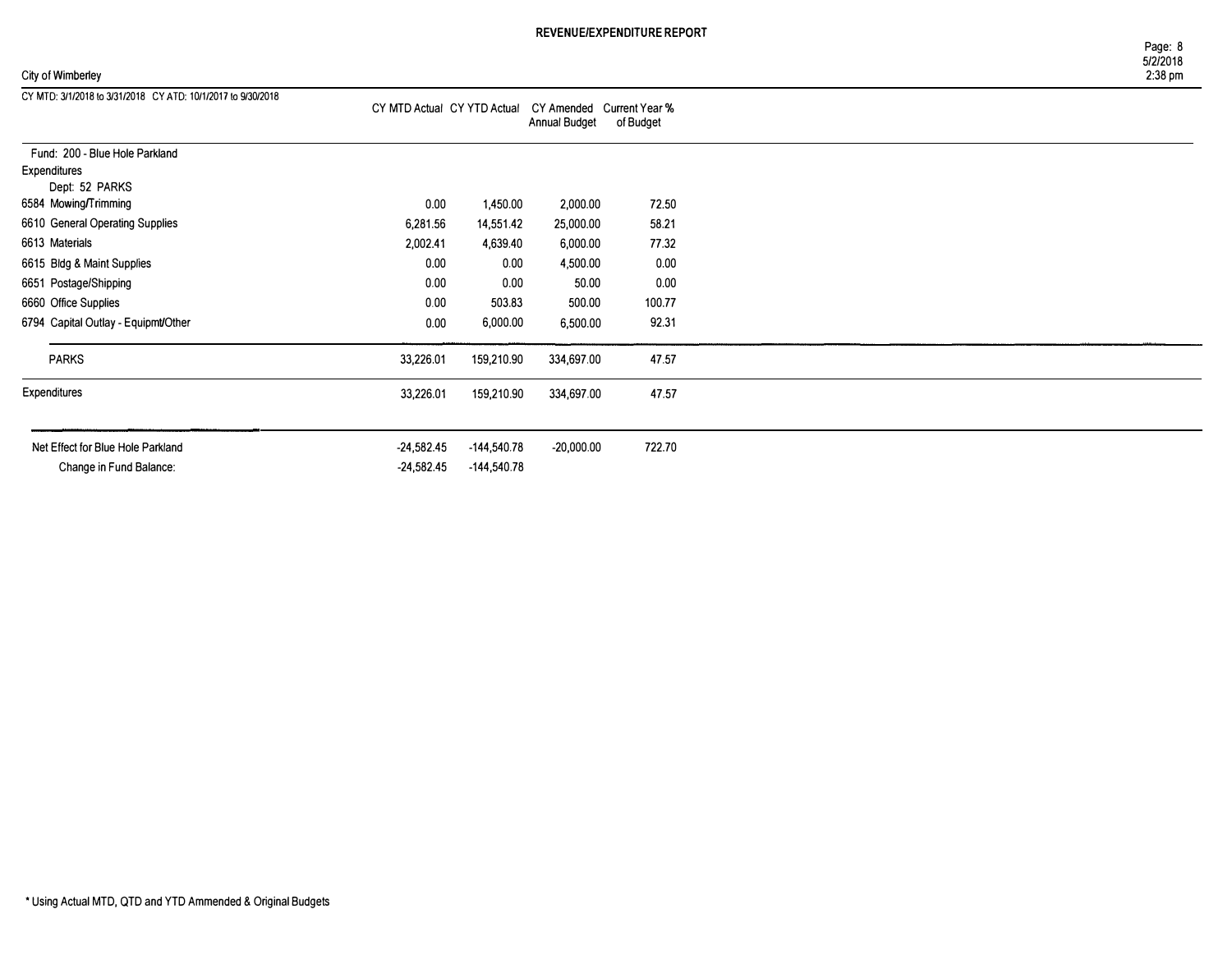|                   |                                   | Page: 3<br>5/2/2018 |
|-------------------|-----------------------------------|---------------------|
| City of Wimberley |                                   | 2:34 pm             |
| As of: 3/31/2018  |                                   | <b>Balances</b>     |
| Assets            | Fund: 201 - Municipal Court       |                     |
|                   | 1023 Municipal Court - ONB        | 10,230.10           |
|                   | 1024 MC Bonds - ONB               | 76.00               |
|                   | <b>Total Assets</b>               | 10,306.10           |
| Liabilities       |                                   |                     |
|                   | 2010 Accounts Payable             | 0.00                |
|                   | 2076 Municipal Court Cost Payable | 60.19               |
|                   | 2080 Due to General               | 181.90              |
|                   | <b>Total Liabilities</b>          | 242.09              |
| Reserves/Balances |                                   |                     |
|                   | 3600 Fund Balance - Uncommitted   | 10,058.62           |
|                   | 3601 Transfer                     | 0.00                |
|                   | 3650 Net Excess (Deficit)         | 5.39                |
|                   | <b>Total Reserves/Balances</b>    | 10,064.01           |
|                   | Total Liabilities & Balances      | 10,306.10           |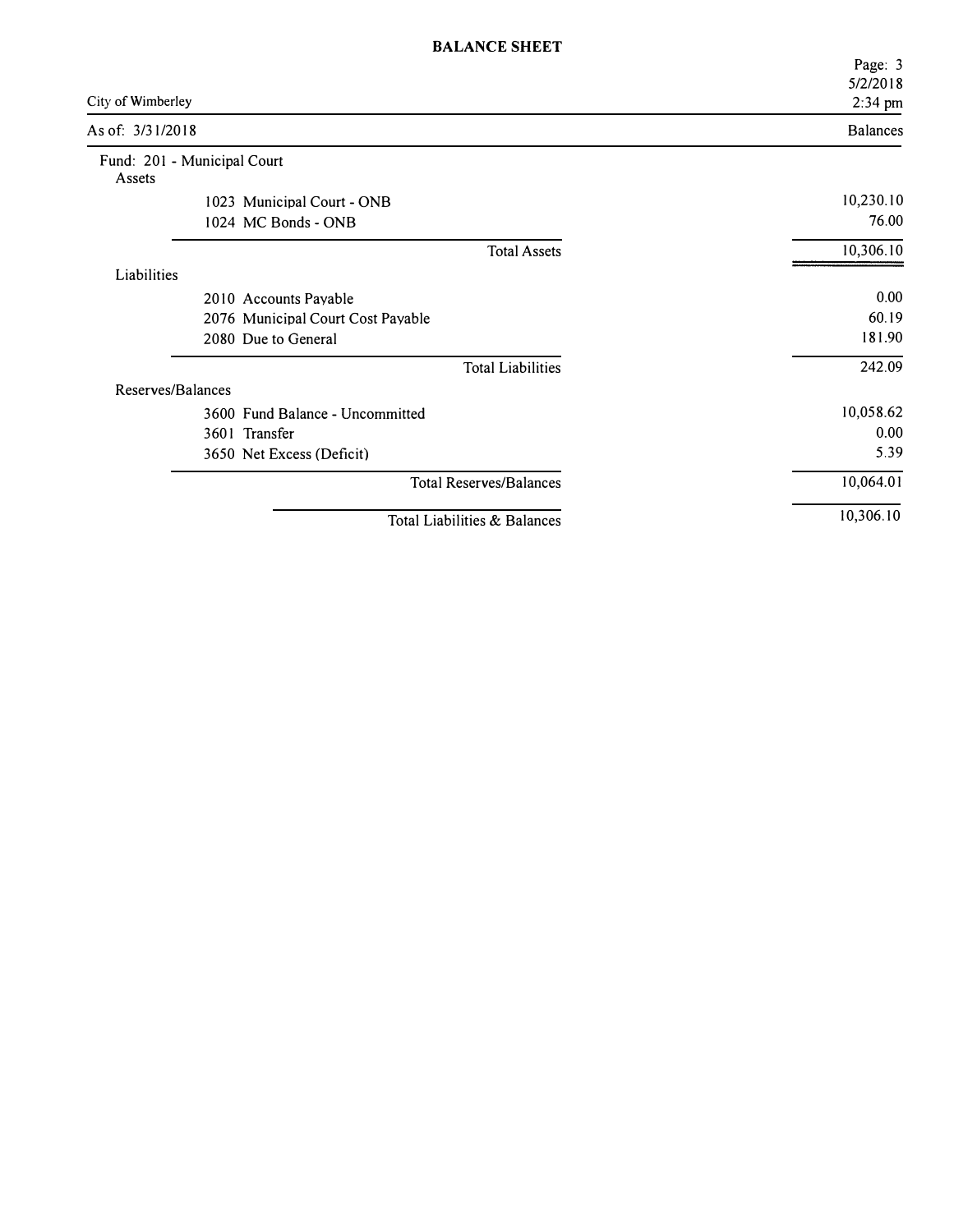Page: 9 5/2/2018

### City of Wimberley 2:38 pm

|      |                              |                              | of Budget                                                                                                               |
|------|------------------------------|------------------------------|-------------------------------------------------------------------------------------------------------------------------|
|      |                              |                              |                                                                                                                         |
|      |                              |                              |                                                                                                                         |
|      |                              |                              |                                                                                                                         |
|      |                              |                              | 0.00                                                                                                                    |
|      |                              |                              | 0.00                                                                                                                    |
|      |                              |                              | 0.00                                                                                                                    |
| 0.00 | 0.00                         | 500.00                       | 0.00                                                                                                                    |
| 0.00 | 0.00                         | 1,000.00                     | 0.00                                                                                                                    |
| 0.87 | 5.39                         | 0.00                         | 0.00                                                                                                                    |
| 0.00 | 0.00                         | 0.00                         | 0.00                                                                                                                    |
|      |                              |                              |                                                                                                                         |
|      |                              |                              | 0.18                                                                                                                    |
| 0.87 | 5.39                         | 3,050.00                     | 0.18                                                                                                                    |
|      |                              |                              |                                                                                                                         |
|      |                              |                              |                                                                                                                         |
| 0.00 | 0.00                         | 500.00                       | 0.00                                                                                                                    |
| 0.00 | 0.00                         | 250.00                       | 0.00                                                                                                                    |
| 0.00 | 0.00                         | 250.00                       | 0.00                                                                                                                    |
| 0.00 | 0.00                         | 1,000.00                     | 0.00                                                                                                                    |
| 0.00 | 0.00                         | 1,050.00                     | 0.00                                                                                                                    |
| 0.00 | 0.00                         | 3,050.00                     | 0.00                                                                                                                    |
| 0.00 | 0.00                         | 3,050.00                     | 0.00                                                                                                                    |
|      |                              |                              |                                                                                                                         |
| 0.87 | 5.39                         | 0.00                         | 0.00                                                                                                                    |
| 0.87 | 5.39                         |                              |                                                                                                                         |
|      | 0.00<br>0.00<br>0.00<br>0.87 | 0.00<br>0.00<br>0.00<br>5.39 | CY MTD Actual CY YTD Actual CY Amended Current Year %<br><b>Annual Budget</b><br>0.00<br>500.00<br>1,050.00<br>3,050.00 |

 $\sim$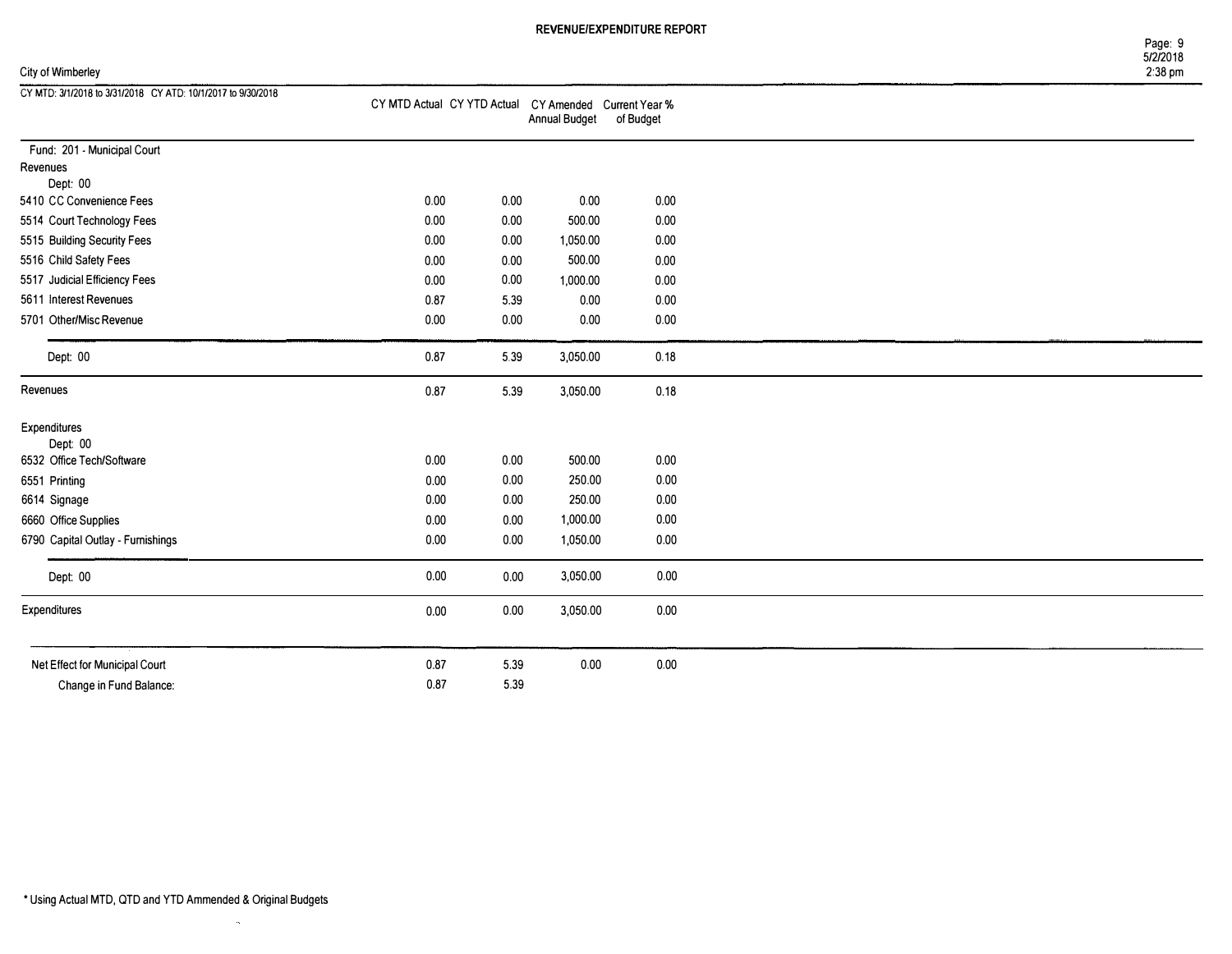| City of Wimberley |                                     |                 | Page: 4<br>5/2/2018<br>2:34 pm |
|-------------------|-------------------------------------|-----------------|--------------------------------|
| As of: 3/31/2018  |                                     |                 | <b>Balances</b>                |
| Assets            | Fund: 202 - Wastewater Fund         |                 |                                |
|                   | 1027 Wastewater - ONB               |                 | 26,884.95                      |
|                   | 1028 WW Construction Fund           |                 | 22,809.11                      |
|                   | 1029 WW Int & Sinking Fund          |                 | 132,314.23                     |
|                   | 1150 Accounts Receivable            |                 | 9,898.00                       |
|                   | 1152 Tax Notes 2013-Restricted Cash |                 | 31,343.22                      |
|                   | 1301 Due from General               |                 | 0.00                           |
|                   | 1729 WW Reclamation Facility        |                 | 564,015.37                     |
|                   | 1730 Utility Plant - WW             |                 | 223,970.00                     |
|                   | 1731 Accumulated Deprec.-Bldgs      |                 | $-33,525.50$                   |
|                   | <b>Total Assets</b>                 |                 | 977,709.38                     |
| Liabilities       |                                     |                 |                                |
|                   | 2010 Accounts Payable               |                 | 2,636.73                       |
|                   | 2080 Due to General                 |                 | 0.00                           |
|                   | 2140 Accrued Interest Pavable       |                 | 3,568.08                       |
|                   | 2240 Notes Payable - Current        |                 | 122,717.00                     |
|                   | 2550 Notes Payable - Utility Plant  |                 | 29,431.00                      |
|                   | 2551 Notes Payable-Tax Notes 2013   |                 | 190,000.00                     |
|                   | <b>Total Liabilities</b>            |                 | 348,352.81                     |
| Reserves/Balances |                                     | $\tilde{\zeta}$ |                                |
|                   | 3600 Fund Balance - Uncommitted     |                 | 300,410.66                     |
|                   | 3601 Transfer                       |                 | 0.00                           |
|                   | 3610 Net Invest in Capital Assets   |                 | 443,654.87                     |
|                   | 3650 Net Excess (Deficit)           |                 | -114,708.96                    |
|                   | <b>Total Reserves/Balances</b>      |                 | 629,356.57                     |
|                   | Total Liabilities & Balances        |                 | 977,709.38                     |
|                   |                                     |                 |                                |
|                   |                                     |                 |                                |
|                   | $\tilde{\tau}_p$                    |                 |                                |

 $\hat{r}$  , and  $\hat{r}$ 

 $\hat{\mathcal{A}}$ 

化二氯酸氢盐酸盐 化二苯二胺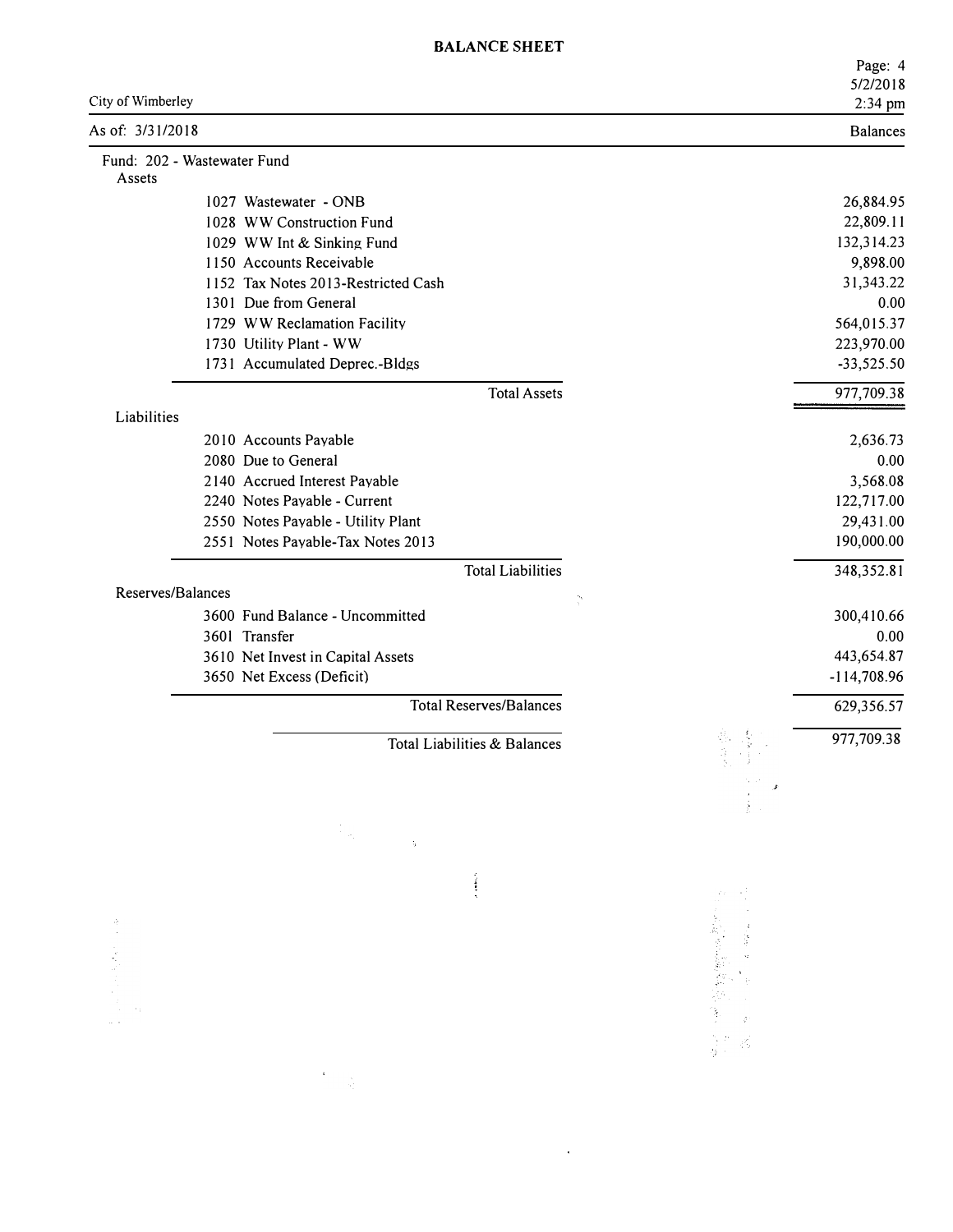Page: 10 5/2/2018

## City of Wimberley 2:38 pm

| CY MTD: 3/1/2018 to 3/31/2018 CY ATD: 10/1/2017 to 9/30/2018 | CY MTD Actual CY YTD Actual CY Amended Current Year % |             | <b>Annual Budget</b> | of Budget |
|--------------------------------------------------------------|-------------------------------------------------------|-------------|----------------------|-----------|
| Fund: 202 - Wastewater Fund                                  |                                                       |             |                      |           |
| Revenues                                                     |                                                       |             |                      |           |
| Dept: 04 WATER/WASTEWATER                                    |                                                       |             |                      |           |
| 5340 Grant Funds                                             | 0.00                                                  | 0.00        | 0.00                 | 0.00      |
| 5400 WW Service Fees                                         | 19,796.00                                             | 59,388.00   | 118,776.00           | 50.00     |
| 5611 Interest Revenues                                       | 8.17                                                  | 62.64       | 130.00               | 48.18     |
| 5799 Operating Transfer In                                   | 0.00                                                  | 0.00        | 388,973.00           | 0.00      |
| WATER/WASTEWATER                                             | 19,804.17                                             | 59,450.64   | 507,879.00           | 11.71     |
| Revenues                                                     | 19,804.17                                             | 59,450.64   | 507,879.00           | 11.71     |
| <b>Expenditures</b>                                          |                                                       |             |                      |           |
| Dept: 04 WATER/WASTEWATER                                    |                                                       |             |                      |           |
| 6374 Contract Services                                       | 10,939.66                                             | 130,113.62  | 167,549.50           | 77.66     |
| 6410 Utilities                                               | 536.73                                                | 3,630.74    | 10,000.00            | 36.31     |
| 6411 Telephone                                               | 143.26                                                | 287.84      | 0.00                 | 0.00      |
| 6589 Records Management                                      | 0.00                                                  | 0.00        | 0.00                 | 0.00      |
| 6610 General Operating Supplies                              | 0.00                                                  | 0.00        | 0.00                 | 0.00      |
| 6660 Office Supplies                                         | 0.00                                                  | 0.00        | 0.00                 | 0.00      |
| 6792 Capital Outlay - Other                                  | 0.00                                                  | 0.00        | 0.00                 | 0.00      |
| 6797 Capital Outlay - Facilities                             | 0.00                                                  | 31,250.00   | 31,250.00            | 100.00    |
| 6799 Project Manager-WW Project                              | 5,972.40                                              | 5,972.40    | 175,000.00           | 3.41      |
| 6800 Depreciation                                            | 0.00                                                  | 0.00        | 0.00                 | 0.00      |
| 6900 Wastewater Debt Service - Prin                          | 0.00                                                  | 0.00        | 100,510.00           | 0.00      |
| 6901 Wastewater Debt Service - Int                           | 0.00                                                  | 2,905.00    | 0.00                 | 0.00      |
| 6990 Operating Transfer Out                                  | 0.00                                                  | $0.00\,$    | 0.00                 | 0.00      |
| WATER/WASTEWATER                                             | 17,592.05                                             | 174,159.60  | 484,309.50           | 35.96     |
| <b>Expenditures</b>                                          | 17,592.05                                             | 174,159.60  | 484,309.50           | 35.96     |
| Net Effect for Wastewater Fund                               | 2,212.12                                              | -114,708.96 | 23,569.50            | -486.68   |
| Change in Fund Balance:                                      | 2,212.12                                              | -114,708.96 |                      |           |
|                                                              |                                                       |             |                      |           |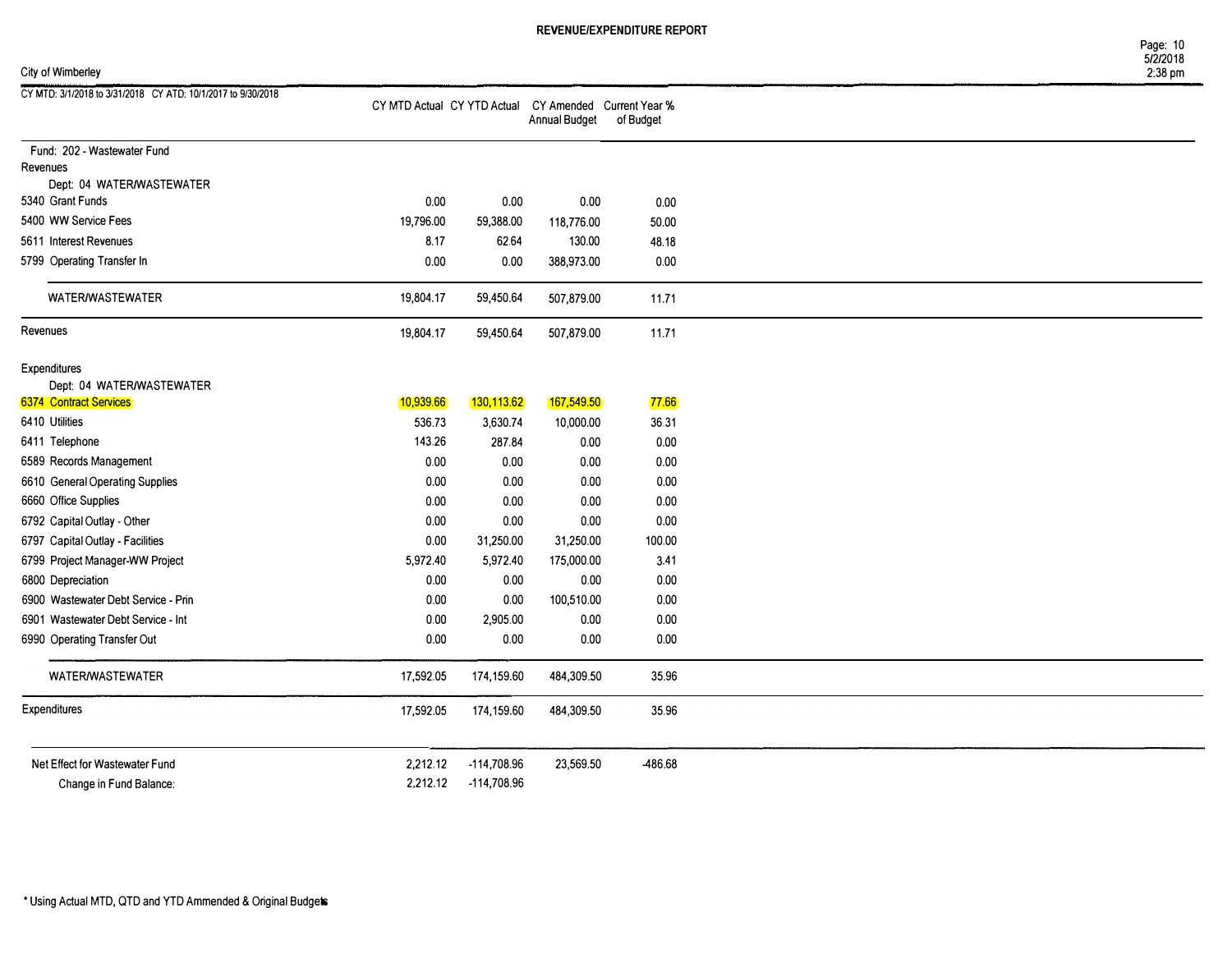|                   |                                  | Page: 5<br>5/2/2018 |
|-------------------|----------------------------------|---------------------|
| City of Wimberley |                                  | 2:34 pm             |
| As of: 3/31/2018  |                                  | <b>Balances</b>     |
|                   | Fund: 205 - Hotel Occupancy Tax  |                     |
| Assets            |                                  |                     |
|                   | 1019 Hotel Occupancy Tax         | 275,065.07          |
|                   | 1055 Hotel Occupancy Receivable  | 0.00                |
|                   | <b>Total Assets</b>              | 275,065.07          |
| Liabilities       |                                  |                     |
|                   | 2010 Accounts Payable            | 0.00                |
|                   | <b>Total Liabilities</b>         | 0.00                |
| Reserves/Balances |                                  |                     |
|                   | 3560 FB Committed-Emergency Plan | 5,000.00            |
|                   | 3600 Fund Balance - Uncommitted  | 296,477.36          |
|                   | 3650 Net Excess (Deficit)        | $-26,412.29$        |
|                   | <b>Total Reserves/Balances</b>   | 275,065.07          |
|                   | Total Liabilities & Balances     | 275,065.07          |

 $\frac{1}{\left|\frac{d}{dt}\right|}$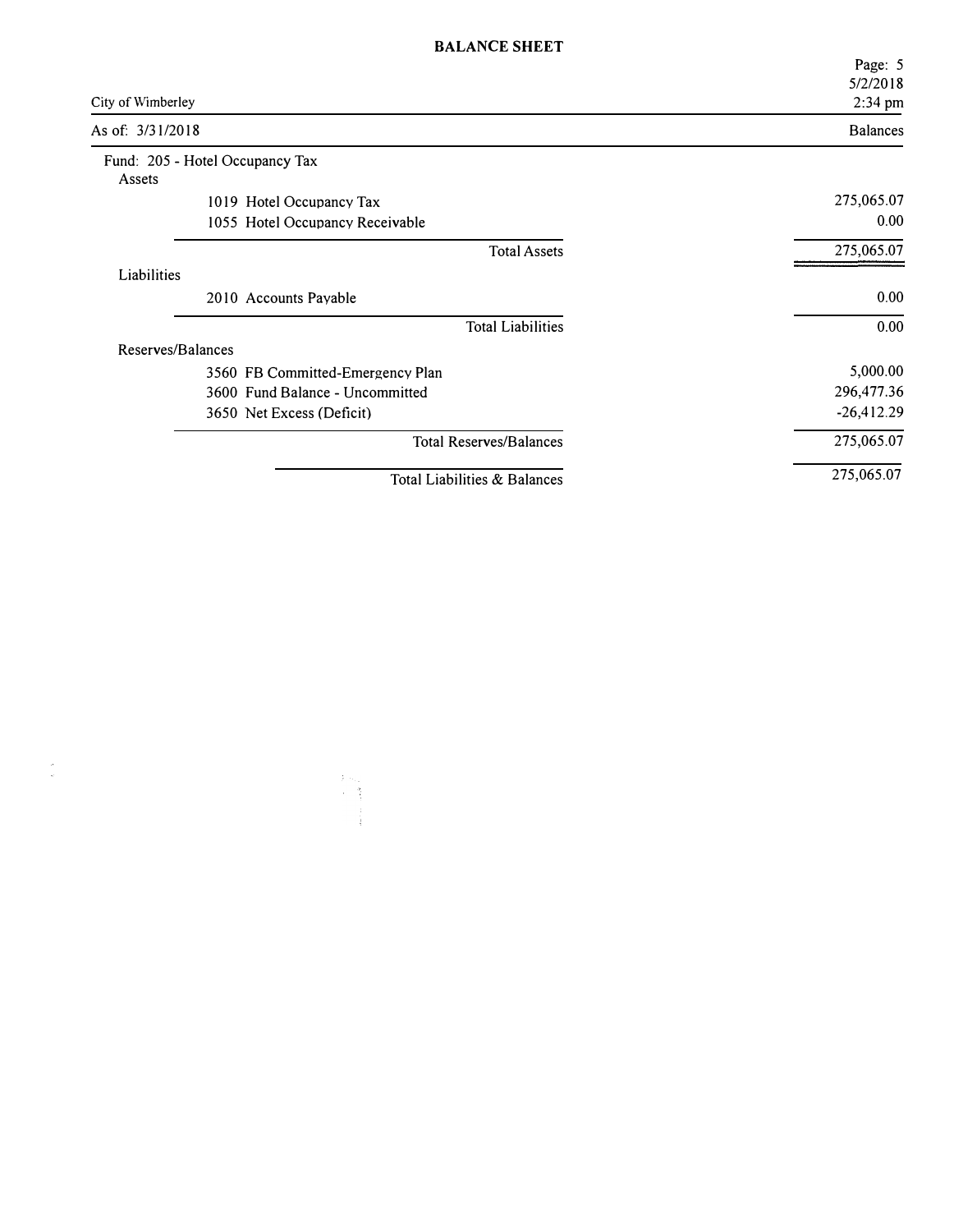| City of Wimberley | $2:38$ pm |
|-------------------|-----------|
|-------------------|-----------|

| 12.64     | 74.71                              | 0.00                                                                | 0.00                          |                                                        |
|-----------|------------------------------------|---------------------------------------------------------------------|-------------------------------|--------------------------------------------------------|
| 12.64     | 74.71                              | 0.00                                                                | 0.00                          |                                                        |
| 12.64     | 74.71                              | 0.00                                                                | 0.00                          |                                                        |
|           |                                    |                                                                     |                               |                                                        |
|           |                                    |                                                                     |                               |                                                        |
| 24,142.00 | 26,487.00                          | 0.00                                                                | 0.00                          |                                                        |
| 24,142.00 | 26,487.00                          | 0.00                                                                | 0.00                          |                                                        |
| 24,142.00 | 26,487.00                          | 0.00                                                                | 0.00                          |                                                        |
|           |                                    |                                                                     |                               |                                                        |
|           |                                    |                                                                     |                               |                                                        |
|           | 0.00<br>-24,129.36<br>$-24,129.36$ | CY MTD Actual CY YTD Actual<br>0.00<br>$-26,412.29$<br>$-26,412.29$ | Annual Budget<br>0.00<br>0.00 | CY Amended Current Year %<br>of Budget<br>0.00<br>0.00 |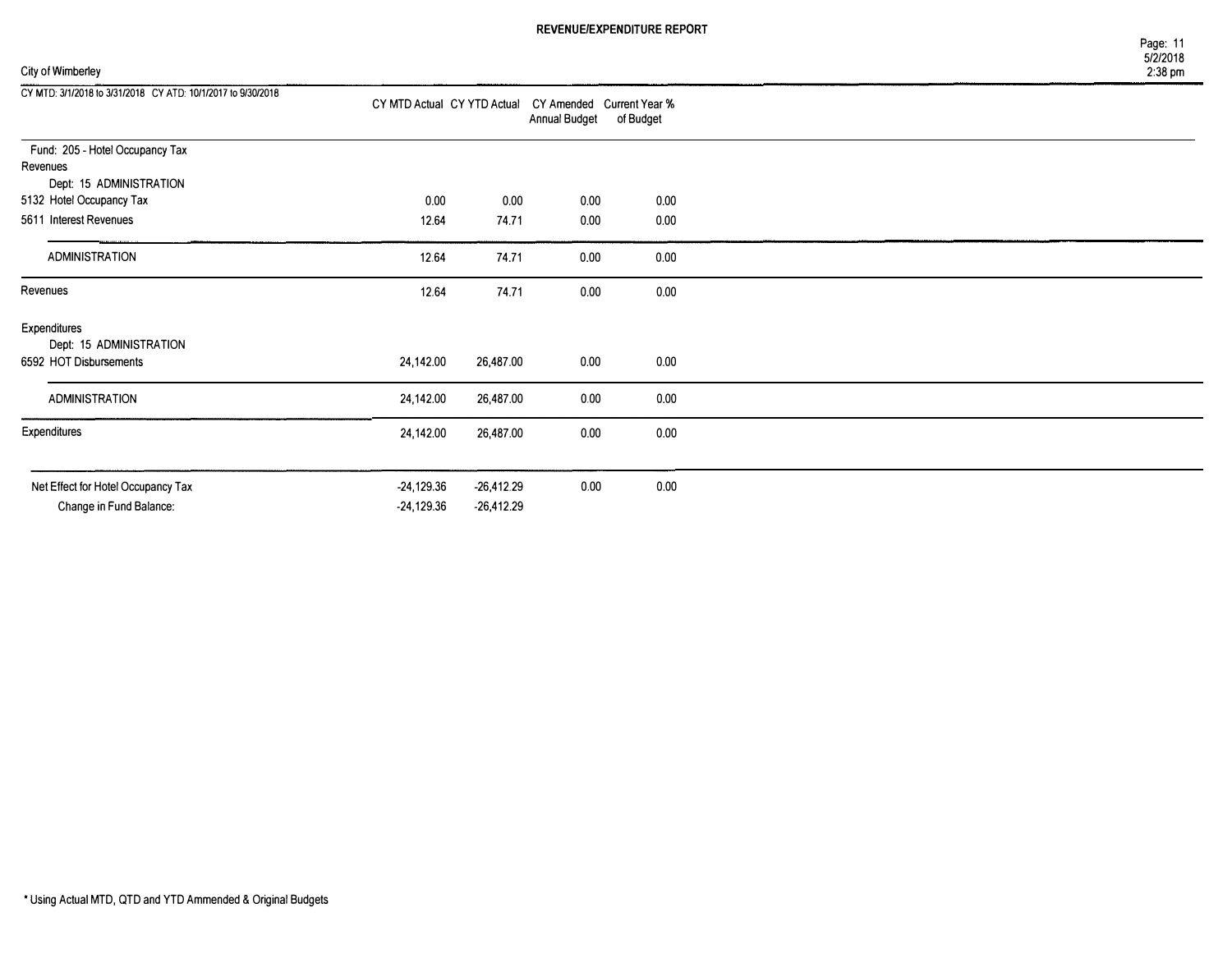| City of Wimberley                              |                                   | Page: 6<br>5/2/2018<br>2:34 pm |
|------------------------------------------------|-----------------------------------|--------------------------------|
| As of: 3/31/2018                               |                                   | <b>Balances</b>                |
| Fund: 600 - BHP Development Projects<br>Assets |                                   |                                |
|                                                | 1025 BH Development - ONB         | 18,743.91                      |
|                                                | <b>Total Assets</b>               | 18,743.91                      |
| Liabilities                                    |                                   |                                |
|                                                | 2010 Accounts Payable             | 0.00                           |
|                                                | <b>Total Liabilities</b>          | 0.00                           |
| Reserves/Balances                              |                                   |                                |
|                                                | 3550 FB Committed - Soccer Fields | 109,279.00                     |
|                                                | 3600 Fund Balance - Uncommitted   | $-90,544.43$                   |
|                                                | 3650 Net Excess (Deficit)         | 9.34                           |
|                                                | <b>Total Reserves/Balances</b>    | 18,743.91                      |
|                                                | Total Liabilities & Balances      | 18,743.91                      |

 $\frac{1}{2}$ 

 $\label{eq:1} \mathcal{A} = \mathcal{A} \otimes \mathcal{A} \otimes \mathcal{A} \otimes \mathcal{A}$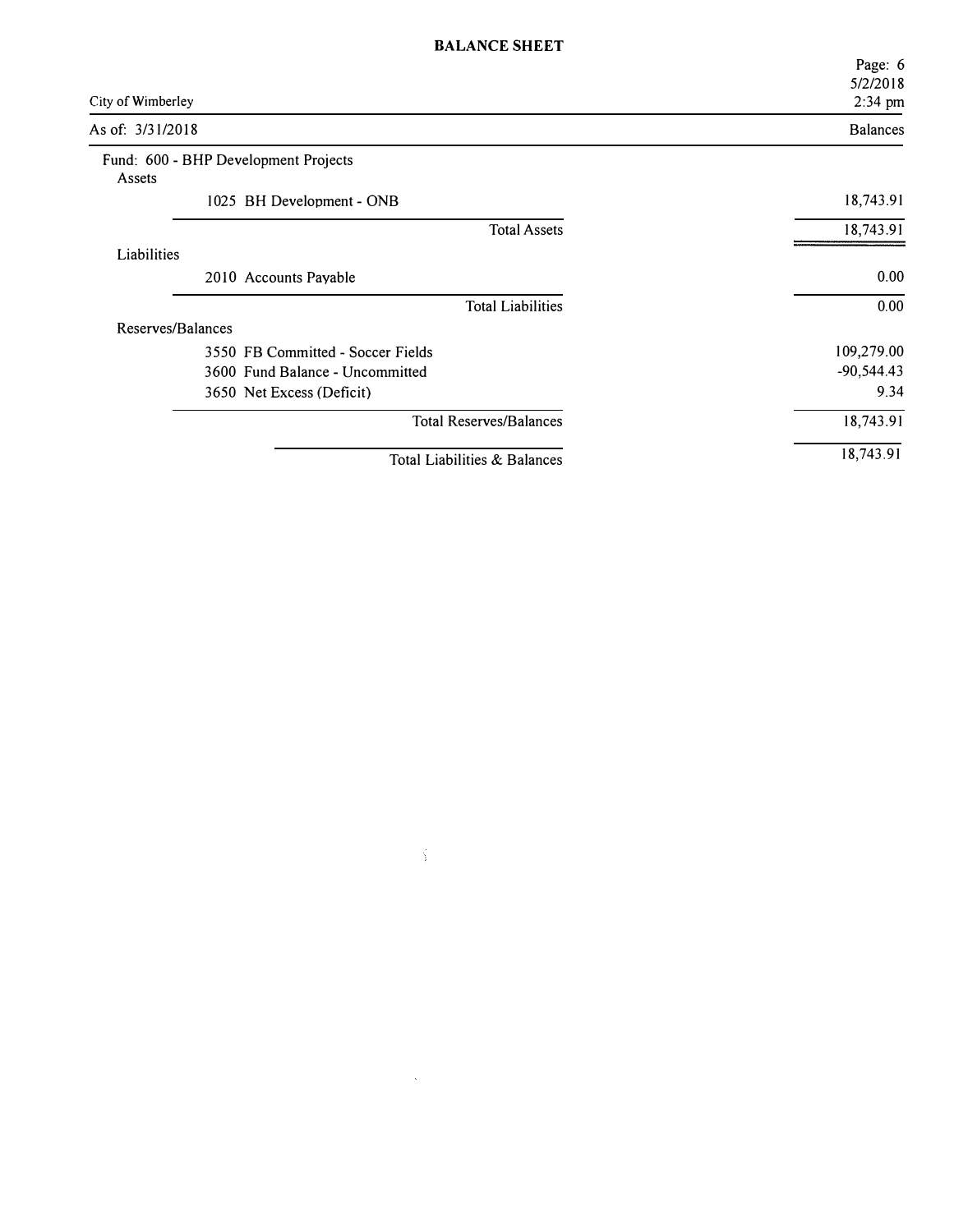## City of Wimberley 2:38 pm

| CY MTD: 3/1/2018 to 3/31/2018 CY ATD: 10/1/2017 to 9/30/2018 | CY MTD Actual CY YTD Actual CY Amended Current Year % |      | <b>Annual Budget</b> | of Budget |  |
|--------------------------------------------------------------|-------------------------------------------------------|------|----------------------|-----------|--|
| Fund: 600 - BHP Development Projects                         |                                                       |      |                      |           |  |
| Revenues                                                     |                                                       |      |                      |           |  |
| Dept: 00                                                     |                                                       |      |                      |           |  |
| 5611 Interest Revenues                                       | 1.59                                                  | 9.34 | 40.00                | 23.35     |  |
| Dept: 00                                                     | 1.59                                                  | 9.34 | 40.00                | 23.35     |  |
| Revenues                                                     | 1.59                                                  | 9.34 | 40.00                | 23.35     |  |
| Expenditures<br>Dept: 00                                     |                                                       |      |                      |           |  |
| 6794 Capital Outlay - Equipmt/Other                          | 0.00                                                  | 0.00 | 0.00                 | 0.00      |  |
| 6797 Capital Outlay - Facilities                             | 0.00                                                  | 0.00 | 0.00                 | 0.00      |  |
| 6798 Capital Outlay-Development                              | 0.00                                                  | 0.00 | 0.00                 | 0.00      |  |
| Dept: 00                                                     | 0.00                                                  | 0.00 | 0.00                 | 0.00      |  |
| Expenditures                                                 | 0.00                                                  | 0.00 | 0.00                 | 0.00      |  |
|                                                              |                                                       |      |                      |           |  |
| Net Effect for BHP Development Projects                      | 1.59                                                  | 9.34 | 40.00                | 23.35     |  |
| Change in Fund Balance:                                      | 1.59                                                  | 9.34 |                      |           |  |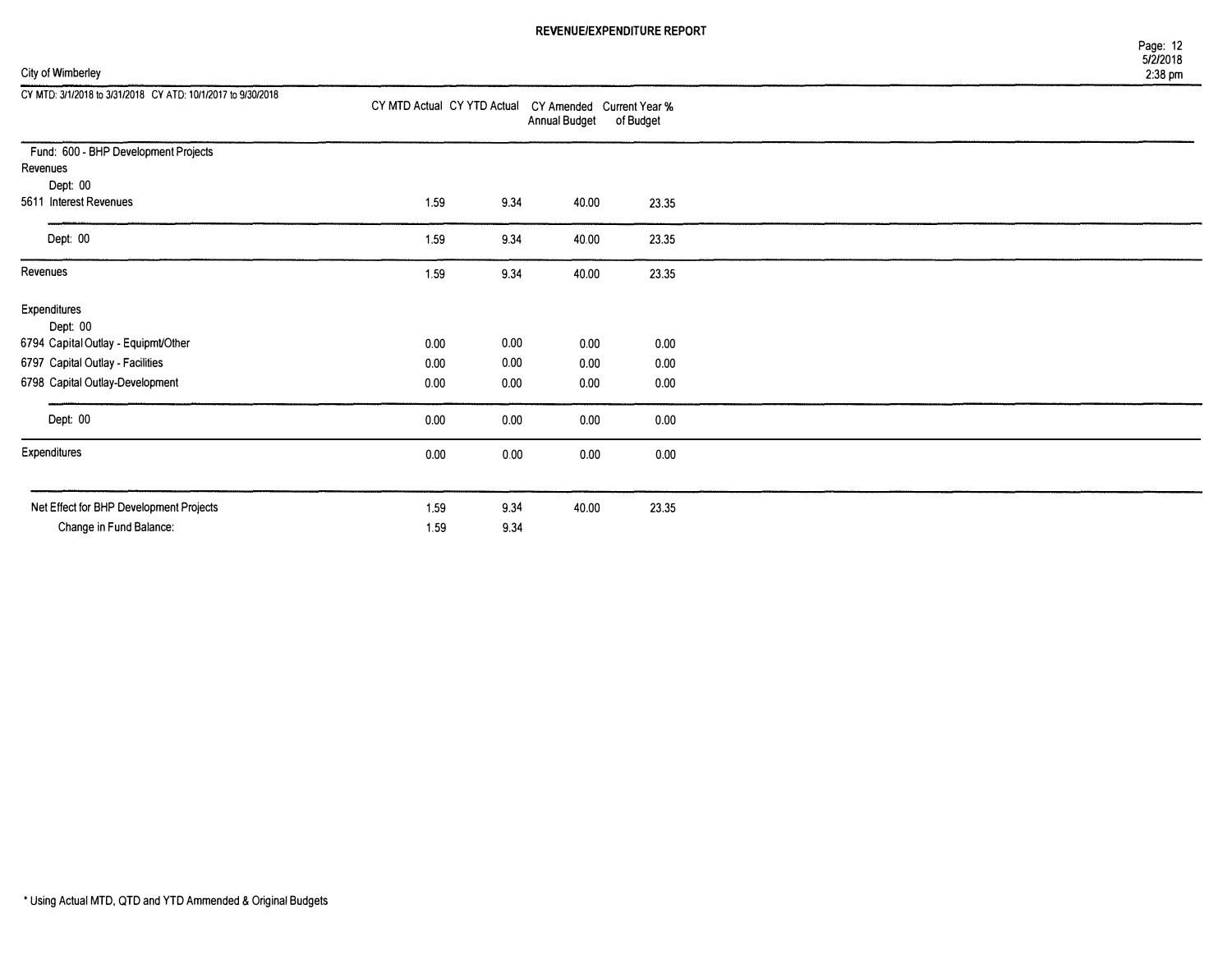|                   |                                 | Page: 7         |
|-------------------|---------------------------------|-----------------|
|                   |                                 | 5/2/2018        |
| City of Wimberley |                                 | 2:34 pm         |
| As of: 3/31/2018  |                                 | <b>Balances</b> |
|                   | Fund: 602 - FM 2325 Sidewalk    |                 |
| Assets            |                                 |                 |
|                   | 1026 FM 2325 Sidewalks - ONB    | 5,023.30        |
|                   | <b>Total Assets</b>             | 5,023.30        |
| Reserves/Balances |                                 |                 |
|                   | 3600 Fund Balance - Uncommitted | 5,022.06        |
|                   | 3650 Net Excess (Deficit)       | 1.24            |
|                   | <b>Total Reserves/Balances</b>  | 5,023.30        |
|                   | Total Liabilities & Balances    | 5,023.30        |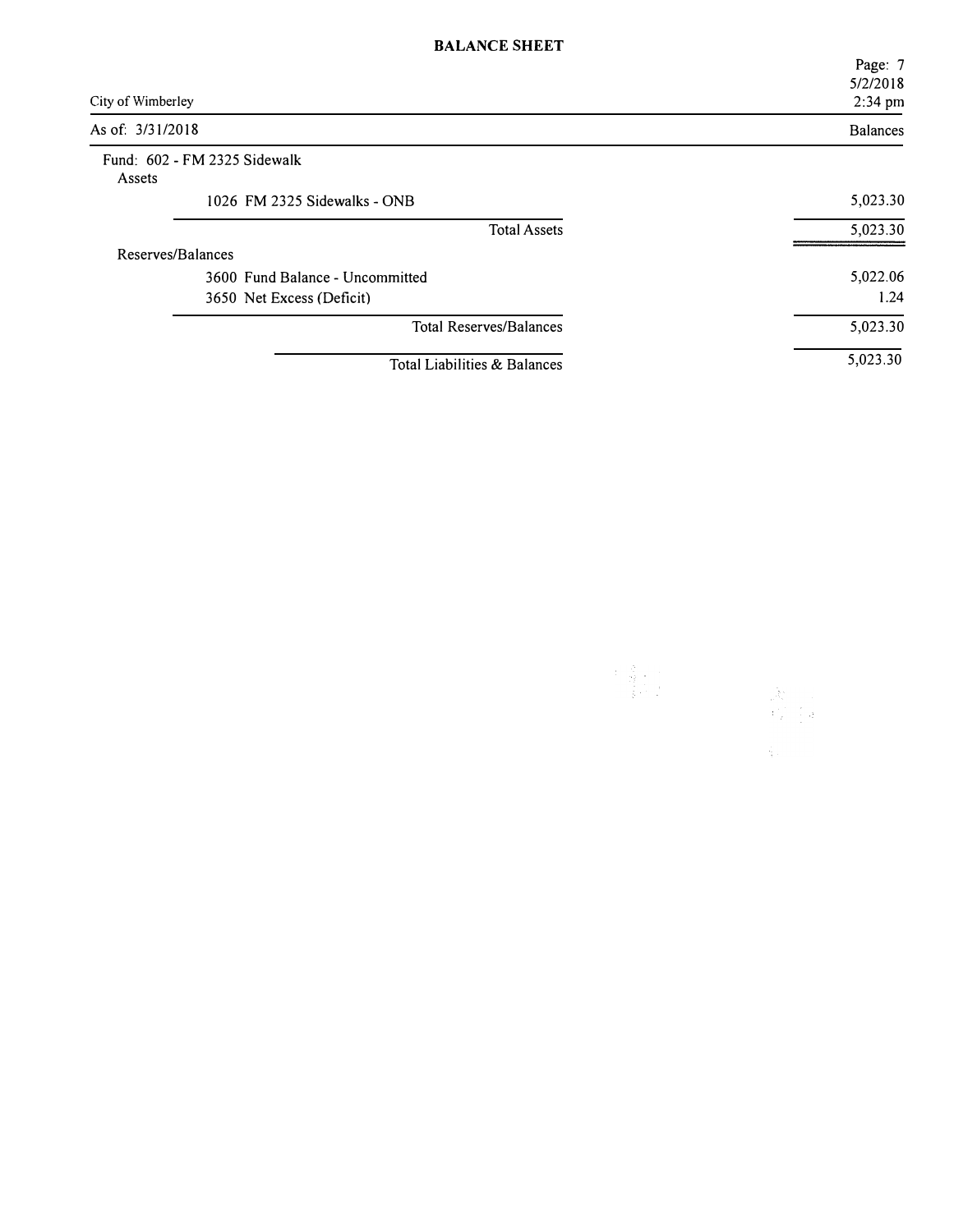## City of Wimberle

| City of Wimberley                                            |                                                       |      |                      |           | 5/2/2018<br>2:38 pm |
|--------------------------------------------------------------|-------------------------------------------------------|------|----------------------|-----------|---------------------|
| CY MTD: 3/1/2018 to 3/31/2018 CY ATD: 10/1/2017 to 9/30/2018 | CY MTD Actual CY YTD Actual CY Amended Current Year % |      | <b>Annual Budget</b> | of Budget |                     |
| Fund: 602 - FM 2325 Sidewalk                                 |                                                       |      |                      |           |                     |
| Revenues                                                     |                                                       |      |                      |           |                     |
| Dept: 00                                                     |                                                       |      |                      |           |                     |
| 5611 Interest Revenues                                       | 0.21                                                  | 1.24 | 2.00                 | 62.00     |                     |
| Dept: 00                                                     | 0.21                                                  | 1.24 | 2.00                 | 62.00     |                     |
| Revenues                                                     | 0.21                                                  | 1.24 | 2.00                 | 62.00     |                     |

Page: 13

| Net Effect for FM 2325 Sidewalk | ე.21  | -24 | 2.00 | 62.00 |
|---------------------------------|-------|-----|------|-------|
| Change in Fund Balance:         | 21.21 | .24 |      |       |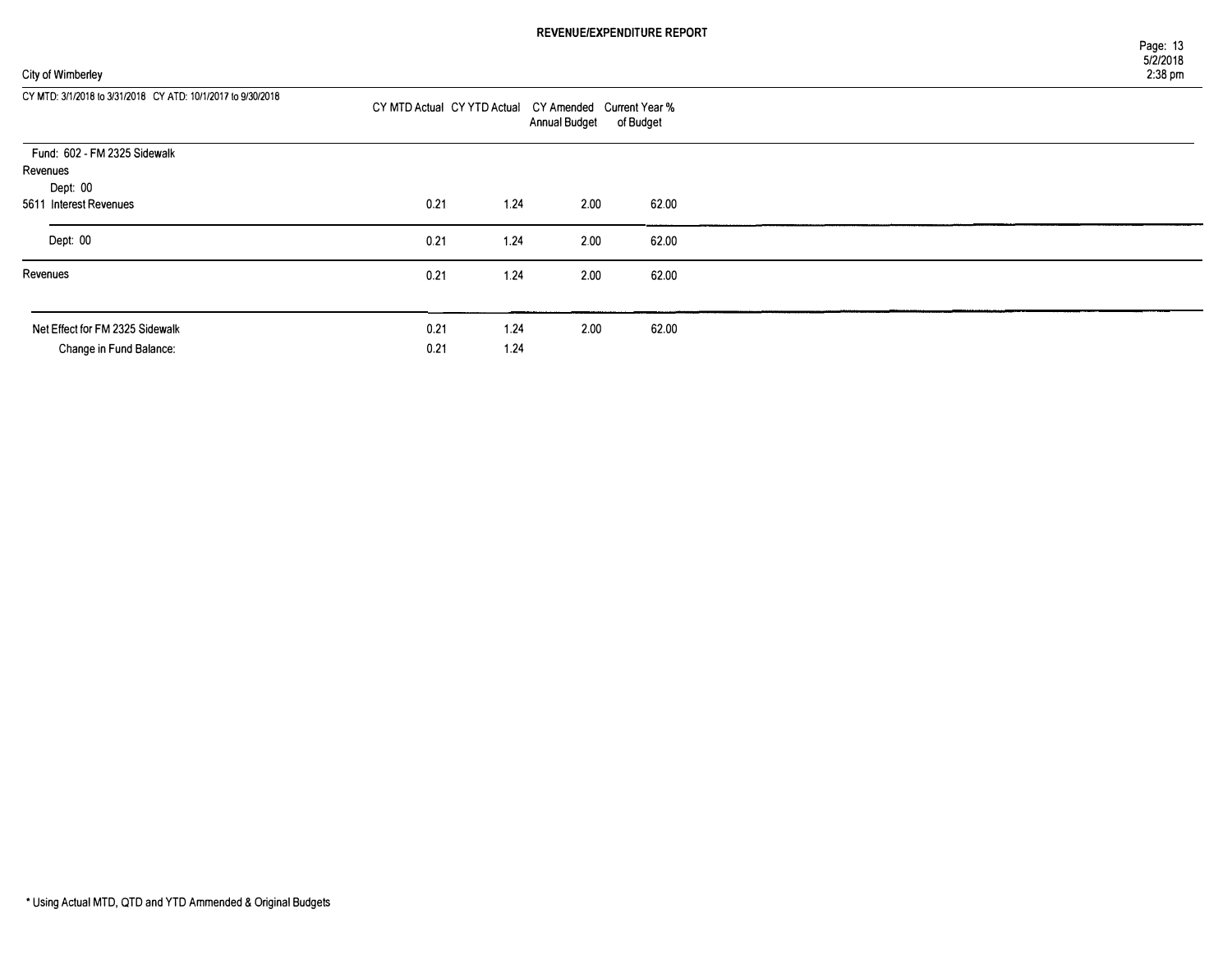|                   |                                 | Page: 8             |
|-------------------|---------------------------------|---------------------|
| City of Wimberley |                                 | 5/2/2018<br>2:34 pm |
| As of: 3/31/2018  |                                 | <b>Balances</b>     |
|                   | Fund: 603 - TML Claim Fund      |                     |
| Assets            | 1031 TML Claim Fund             | 0.00                |
|                   | 1150 Accounts Receivable        | 0.00                |
|                   | 1301 Due from General           | 0.00                |
|                   | <b>Total Assets</b>             | 0.00                |
| Liabilities       |                                 |                     |
|                   | 2080 Due to General             | 0.00                |
|                   | 2610 Unavailable Ins. Proceeds  | 0.00                |
|                   | <b>Total Liabilities</b>        | 0.00                |
| Reserves/Balances |                                 |                     |
|                   | 3600 Fund Balance - Uncommitted | 0.00                |
|                   | 3650 Net Excess (Deficit)       | 0.00                |
|                   | <b>Total Reserves/Balances</b>  | 0.00                |
|                   | Total Liabilities & Balances    | 0.00                |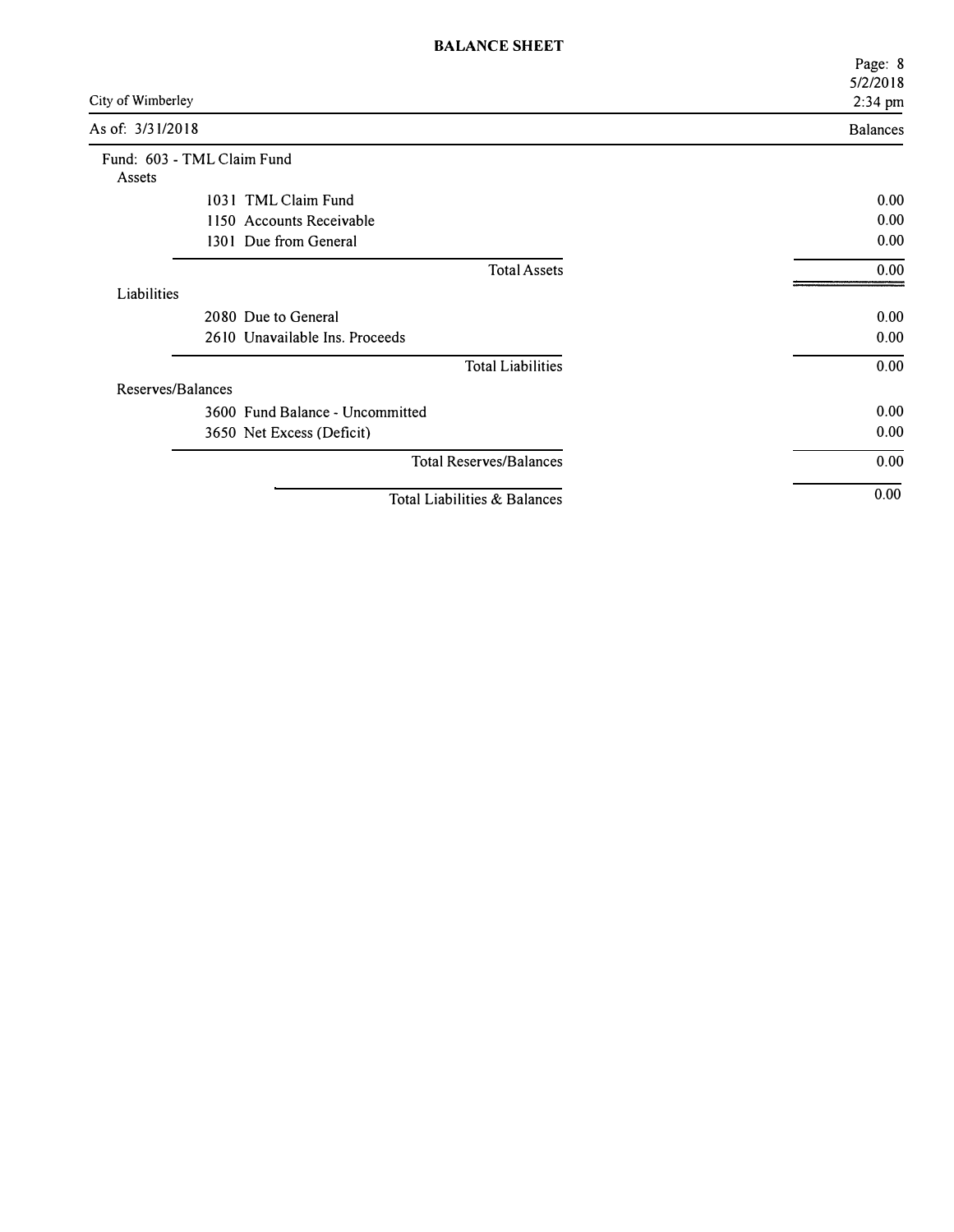## City of Wimberley

| CY MTD: 3/1/2018 to 3/31/2018 CY ATD: 10/1/2017 to 9/30/2018 | CY MTD Actual CY YTD Actual CY Amended Current Year % |      | <b>Annual Budget</b> | of Budget |           |  |
|--------------------------------------------------------------|-------------------------------------------------------|------|----------------------|-----------|-----------|--|
| Fund: 603 - TML Claim Fund                                   |                                                       |      |                      |           |           |  |
| Revenues                                                     |                                                       |      |                      |           |           |  |
| Dept: 15 ADMINISTRATION                                      |                                                       |      |                      |           |           |  |
| 5611 Interest Revenues                                       | 0.00                                                  | 0.00 | 0.00                 | 0.00      |           |  |
| 5702 Insurance Proceeds                                      | 0.00                                                  | 0.00 | 0.00                 | 0.00      |           |  |
| ADMINISTRATION                                               | 0.00                                                  | 0.00 | 0.00                 | 0.00      |           |  |
| Revenues                                                     | 0.00                                                  | 0.00 | 0.00                 | 0.00      |           |  |
| Expenditures                                                 |                                                       |      |                      |           |           |  |
| Dept: 31 ROADS                                               |                                                       |      |                      |           | $\bullet$ |  |
| 6795 Capital Outlay - Roads                                  | 0.00                                                  | 0.00 | 0.00                 | 0.00      |           |  |
| <b>ROADS</b>                                                 | 0.00                                                  | 0.00 | 0.00                 | 0.00      |           |  |
| Expenditures                                                 | 0.00                                                  | 0.00 | 0.00                 | 0.00      |           |  |
|                                                              |                                                       |      |                      |           |           |  |
| Net Effect for TML Claim Fund<br>Change in Fund Balance:     | 0.00                                                  | 0.00 | 0.00                 | 0.00      |           |  |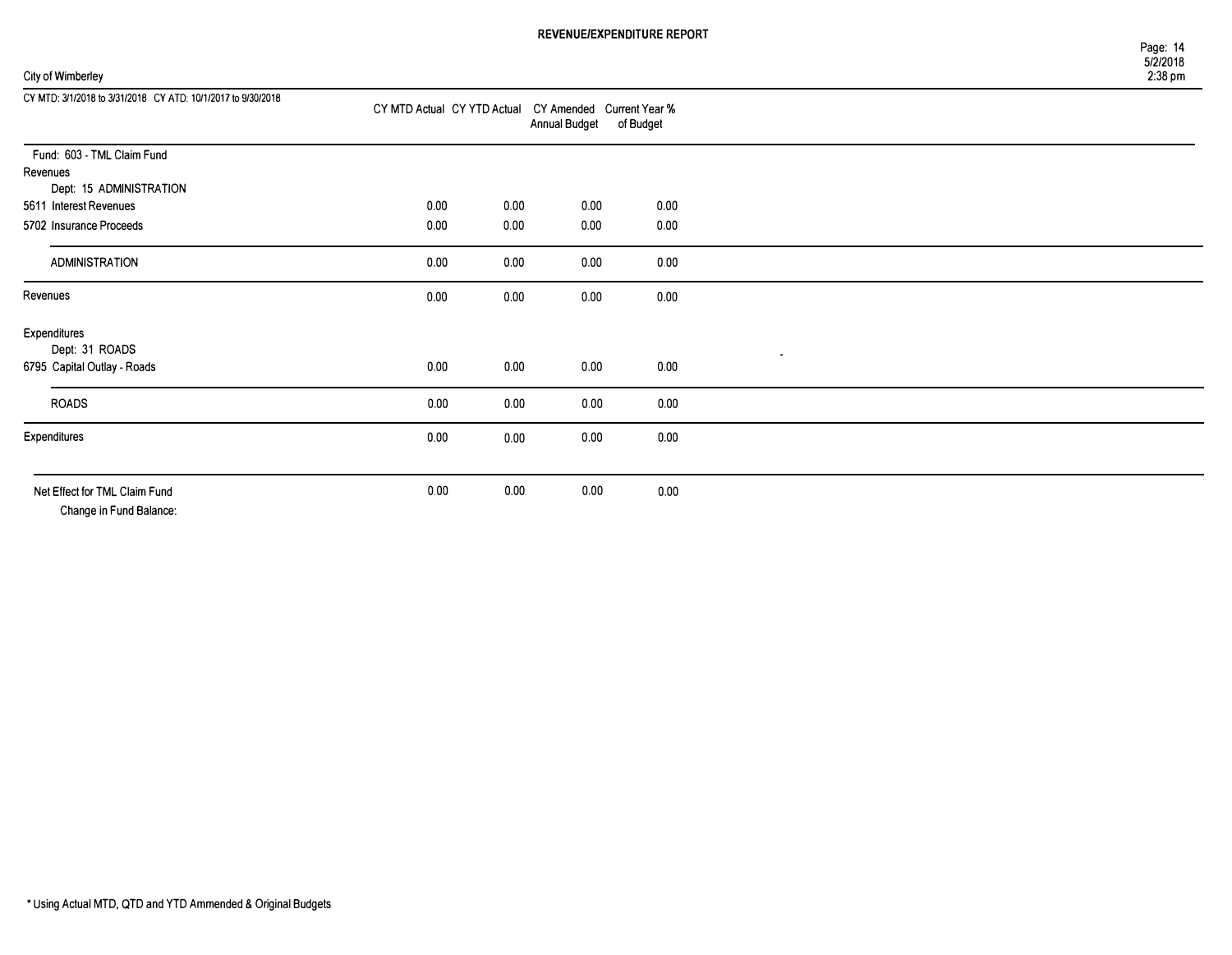|                                                      | Page: 9             |  |
|------------------------------------------------------|---------------------|--|
| City of Wimberley                                    | 5/2/2018<br>2:34 pm |  |
| As of: 3/31/2018                                     | <b>Balances</b>     |  |
| Fund: 604 - WW Collection & Treatment Plan<br>Assets |                     |  |
| 1032 WW Bond Reserve Funds                           | $-55,783.40$        |  |
| 1033 BOK Financial (82-2435-02-0)                    | 243,646.34          |  |
| 1034 BOK Financial (82-2435-01-2)                    | 4,933,431.84        |  |
| 1301 Due from General                                | 0.00                |  |
| <b>Total Assets</b>                                  | 5,121,294.78        |  |
| Liabilities                                          |                     |  |
| 2010 Accounts Payable                                | 0.00                |  |
| 2560 N TX General Obligation                         | 5,255,000.00        |  |
| <b>Total Liabilities</b>                             | 5,255,000.00        |  |
| Reserves/Balances                                    |                     |  |
| 3650 Net Excess (Deficit)                            | $-133,705.22$       |  |
| <b>Total Reserves/Balances</b>                       | $-133,705.22$       |  |
| Total Liabilities & Balances                         | 5,121,294.78        |  |

 $\label{eq:2} \frac{1}{\sqrt{2}}\left(\frac{1}{\sqrt{2}}\right)^2\left(\frac{1}{\sqrt{2}}\right)^2\left(\frac{1}{\sqrt{2}}\right)^2\left(\frac{1}{\sqrt{2}}\right)^2.$